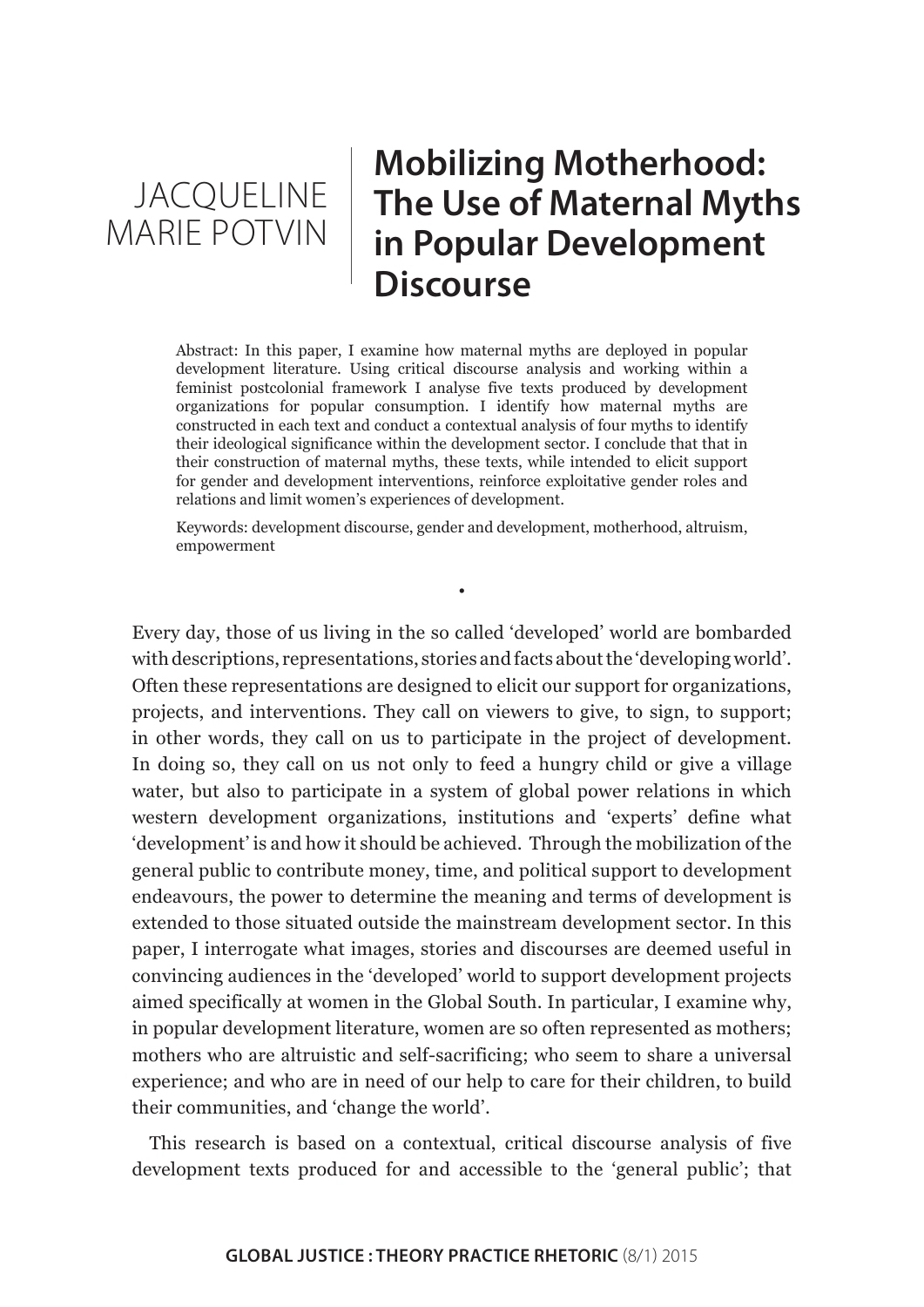is, for audiences positioned outside the sphere of development 'expertise'. My discourse analysis shows that each of the five texts analysed relies upon and reinforces common assumptions about motherhood in order to construct women as legitimate, and even ideal targets of development. In this paper, I explore three of the most prominent maternal myths identified in these texts; that mothers are altruistic; that mothers are in need of 'empowerment'; and that all women share a universal mothering identity and experience. I provide several illustrative examples of how these myths are invoked and reproduced in the analysed texts while also addressing how these myths reflect and reinforce instrumentalist attitudes towards women living in the Global South. I argue that the deployment of 'maternal myths' allows organizations and programs to discursively construct 'developing world women' as both efficient and entrepreneurial neoliberal subjects 'worth' investing in, as well as appropriately feminine and morally 'good' mothers deserving of help. Furthermore, I argue that these texts appeal to gendered understandings of the 'deserving poor', reinforcing the discursive and material authority of the western development sector and its supporters. This study adds to the growing body of literature on gender and development discourse by demonstrating how popular development campaigns not only replicate the instrumentalist arguments towards women that dominate development policy, but also by outlining how these arguments are articulated through gendered ideologies of motherhood.

# **Theoretical Frameworks**

Based on a critical discourse analysis, this study treats language as a form of social practice and seeks to uncover the processes by which discursive representations shape conceptualisations of reality, with material consequences<sup>1</sup>. In adopting this methodology, I draw on Foucauldian theorizations of the dialectical relationship between power and discourse, treating development discourse as both produced by and productive of development ideology and practice. Furthermore, I rely on feminist and postcolonial understandings of language, representation and power, recognizing the power relations that are involved in representing 'developing world women' for the gaze of potential donors in the so called 'developed' world. My theoretical focus derives largely from the body of work that has emerged from Said's theorization of 'Orientalism' as an institution for dealing with 'the Orient' by making knowledge claims over it<sup>2</sup>. Treating development discourse as a form of Orientalism acknowledges the ways in which representations of the 'developing world' may serve to legitimize

<sup>1</sup> N. Fairclough and R. Wodak, 'Critical Discourse Analysis', in T. van Dijk (ed.), *Discourse as Social Interaction* (London: Sage, 1997), 258-284, p. 258.

<sup>2</sup> Edward Said, *Orientalism* (New York: Random House, 1979).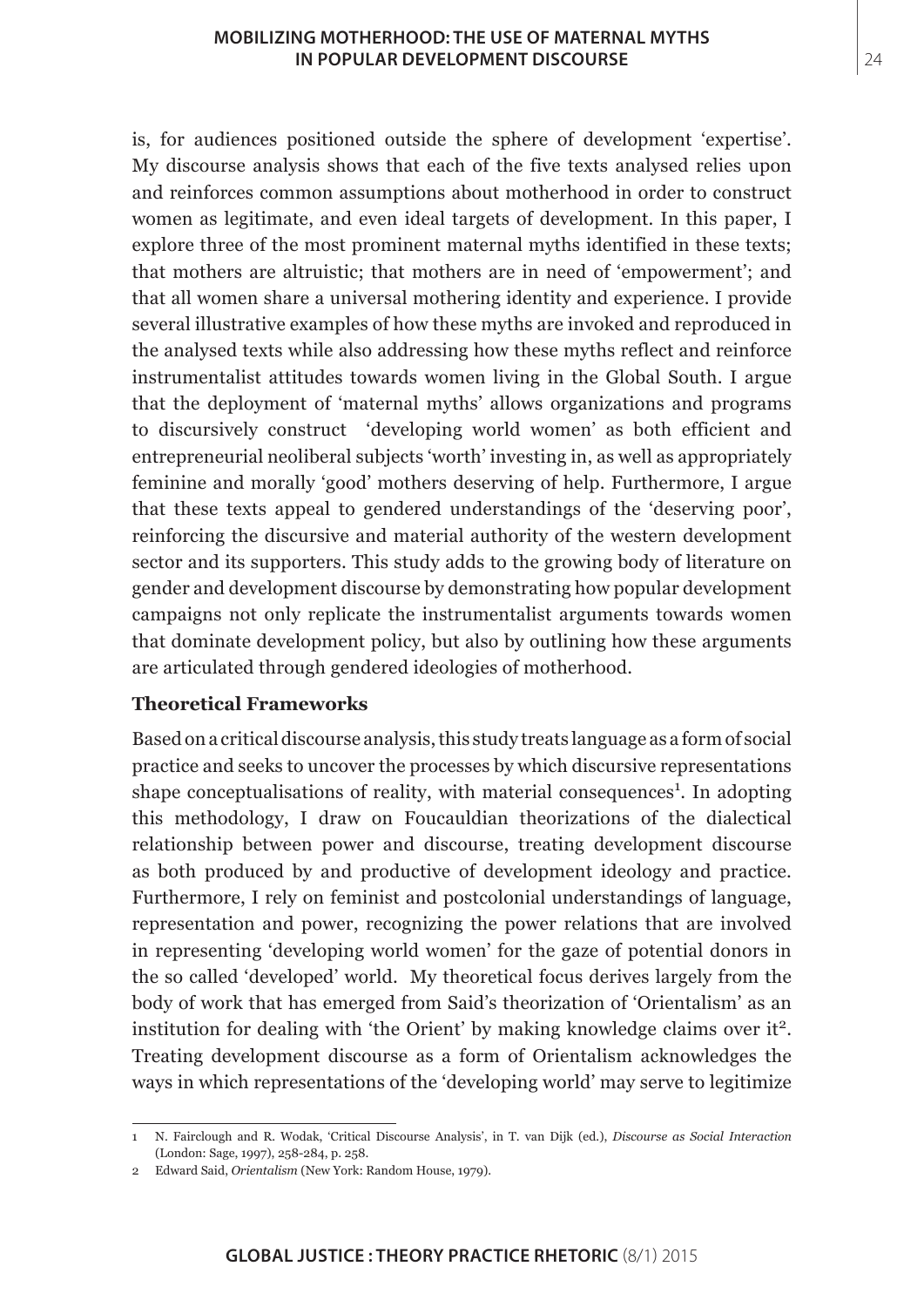western authority over, and intervention, in it. This acknowledgement is supplemented by consideration of postcolonial theorizations that specifically inquire into the gendered aspect of Orientalism by exploring the discursive construction of sexual and gendered identities.<sup>3</sup> In particular, I draw upon Mohanty's arguments that scholarship from western feminists has discursively constructed 'third world women' as a homogenous analytical category.4 Mohanty argues that this discursive construction erases the heterogeneity and agency of women living within the 'developing' world while eliding the ways in which their gendered and racialized identities are produced through social relations.<sup>5</sup> Using Mohanty's work to inform my discourse analysis, I want to make clear that my analysis focuses on the construction of 'developing world women' as a discursive category, rather than one that is representative of material reality. That being said, taking seriously Mohanty's consideration of discourse as a 'relation of ruling', I do draw connections between the discursive colonization of 'developing world women' through development discourse, and the material effects development interventions and programs have on women's lives. In doing so, while I acknowledge the diversity of development programing, as well as the differences within the texts being analyzed, my focus is on the coherent effects these texts produce in constructing 'developing world women' as both in need of, and worthy of development aid and intervention.

Because my analysis is based on textual evidence, it is limited in its engagement with those who produced the texts, and with those who are represented within them. Although it is not within the scope of this paper to engage with the variety of ways in which women in the developing world negotiate development discourse, I wish to acknowledge the various ways in which women participate in and strategically negotiate development interventions in order to pursue their own interests. In conceptualizing development discourse as a 'relation of ruling' I do not conceive of power relations in binaric terms; that is, I do not understand the development industry as all powerful, nor do I understand women within the 'developing world' as powerless.<sup>6</sup> Indeed, such a binaric understandings risks re-instating the discursive construction of 'developing world women' as purely victims; a construction that postcolonial feminism seeks to disrupt. Rather, I am interested in the role of development discourse in colonizing 'developing world women' by erasing their diversity, their agency and in upholding the imagined and material authority of the western 'development sector'.

<sup>3</sup> Anne McClintock, *Imperial Leather* (New York: Routledge, 1999); Meyda Yeğenoğlu, *Colonial Fantasies* (Cambridge: Cambridge University Press, 1998).

<sup>4</sup> Chandra Mohanty, 'Under Western Eyes: Feminist Scholarship and Colonial Discourses', in Chandra Mohanty, Ann Russo and Lourdes Torres (eds.), *Third World Women and the Politics of Feminism* (Indianapolis: Indiana University Press, 1991), 51-80.

<sup>5</sup> *Ibid.*

<sup>6</sup> *Ibid.*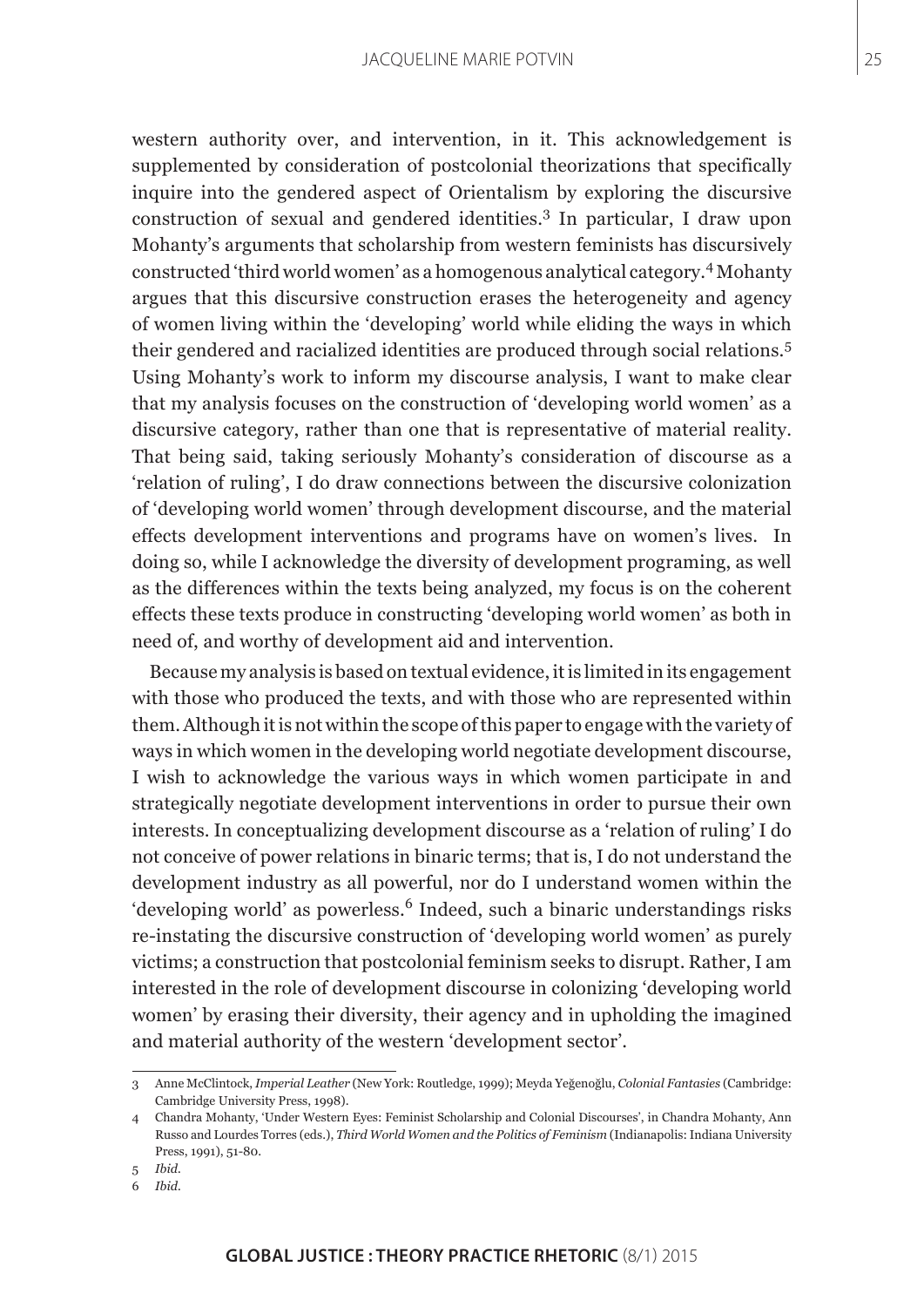#### **MOBILIZING MOTHERHOOD: THE USE OF MATERNAL MYTHS IN POPULAR DEVELOPMENT DISCOURSE**

This study also relies on Cornwall, Harrison and Whitehead's theorization of 'gender myths' in development discourse.<sup>7</sup> Cornwall et al. argue that the need to mobilize support for gender and development has often resulted in the use of simplistic slogans, soundbites and 'gender myths' that perpetuate overly simplistic or problematic understandings of the complex relationship between gender and development. Cornwall et al. theorize 'gender myths' not necessarily as falsifications, but as a specific kind of discourse that serves to reinforce the moral and ethical foundations of interventions while confirming the ability of these interventions to instigate change. While the assumptions on which these 'myths' are based may have some material basis, their significance rests not on their accuracy, but in how their 'truths' are packaged as coherent storylines and simplified axioms that justify intervention. Employing Cornwall et al.'s theory of gender myths while working within a feminist postcolonial framework I examine, 'how gendered and orientalised visual representations of the Eastern Other have been deployed to facilitate intervention'.8 I do so with an understanding of the dialectical relationship between discourse and practice, in which development discourse both reflects and redeploys particular ideological assumptions. Within the development sector, discourse has been identified as an important site for study because it can help us identify and deconstruct the ideological underpinnings of development practice and to understand why particular interventions are seen as possible, appropriate and effective. Analyzing popular development texts can thus tell us about the ideological contexts in which they are produced, and can help us work through the implications of these ideological contexts when translated into practice.

# **Methodology**

This study is based on a critical discourse analysis of five development texts that were distributed within the United Kingdom with the purpose of eliciting support for international development projects aimed at women and girls. I selected texts for analysis that were accessible to the British public with minimal effort and that referenced or represented women and/or girls in the 'developing world' or living in 'poverty'. Texts could be from charity organizations, government organizations, or corporations and could include written texts, as well as images and videos. The five texts chosen were the first five I came across that fit these criteria, after these criteria had been determined. I chose this selection method because I believe that it is representative of the ways in which audiences come

26

<sup>7</sup> Andrea Cornwall, Elizabeth Harrison and Ann Whitehead, 'Gender Myths and Feminist Fables', in Andrea Cornwall, Elizabeth Harrison and Ann Whitehead (eds.), *Gender Myths and Feminist Fables: The Struggle for Interpretive Power in Gender and Development* (Malden: Blackwell, 2008).

<sup>8</sup> This should read: Maryam Khalid, 'Gender, Orientalism and Representation of the "Other" in the War on Terror', *Global Change, Peace and Security* 23/1 (2011), 15-29, p.16.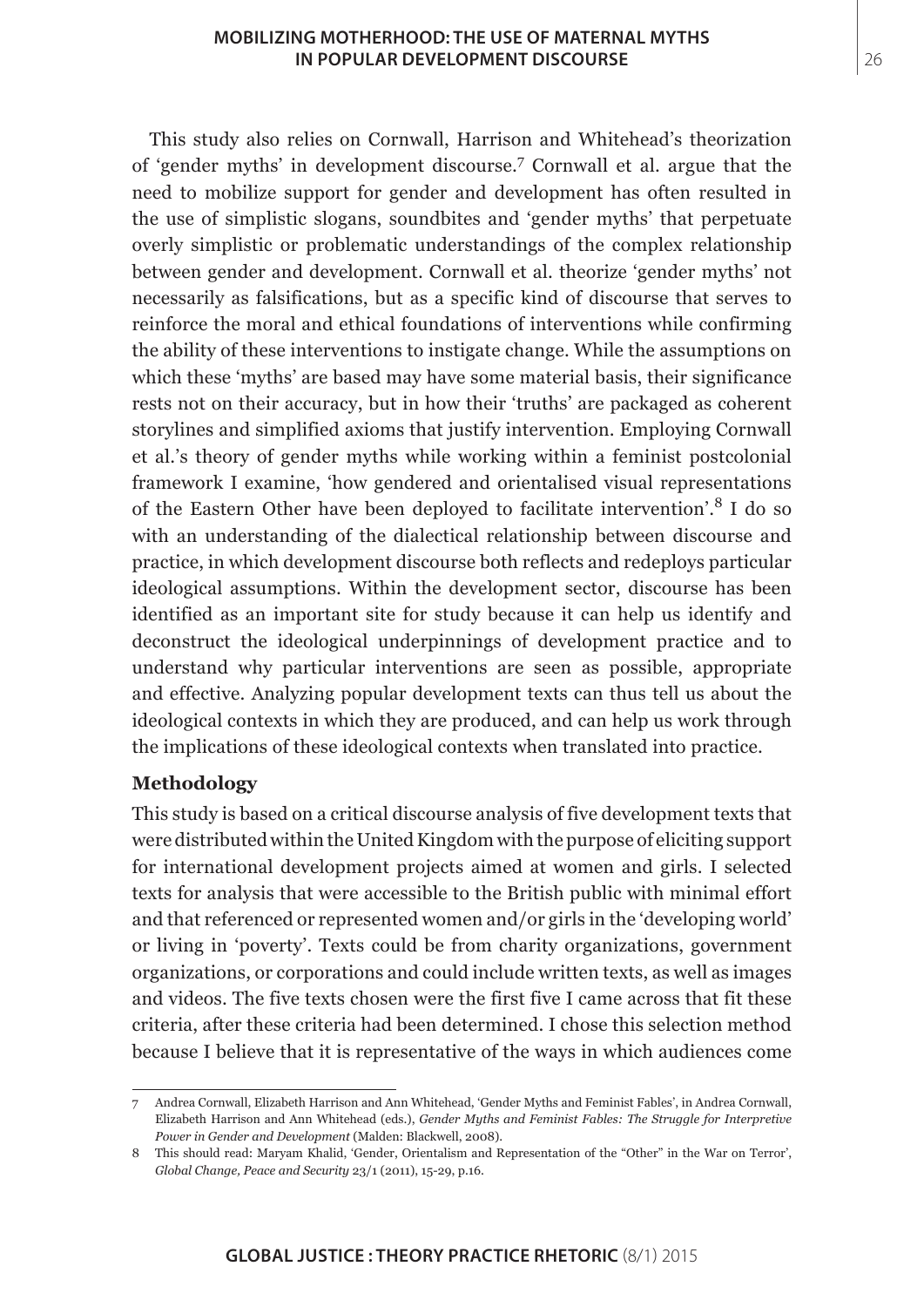across popular development texts. I acknowledge that the selection is influenced by my position as a student of development, by the kinds of people I subscribe to on Facebook and the websites I visit. However, I argue that these factors would apply to many people within the target audience of such texts, which are often intended for individuals who have an existing interest in development without necessarily having to work or study in the field. Given that any selection process is biased in some way, I do not believe that this selection process is any more problematic than alternative, more systematic processes.

The first text selected for analysis is a web-video called 'The Clock is Ticking' produced by the Nike Organization as part of a popular web-campaign entitled 'The Girl Effect'.9 The second text is a set of cardboard coasters produced by Oxfam and which were used and distributed as part of an International Women's Day event at Leeds University. The third text is a paper brochure from WaterAid which was delivered through the mail slot of my apartment in Leeds. The fourth text is a video entitled 'Choices for Girls' by Plan UK, which played at an interactive bus stop advertisement in London, England and on the Plan UK website.10 The fifth text is a photo slide show campaign from the UNICEF UK website celebrating mother's day, which can be found on the site's homepage and which was publicized by various celebrities.<sup>11</sup>

My analysis consisted of identifying maternal myths that are utilized, invoked, disrupted or assumed in each of the analyzed texts. The purpose of this analysis is not to uncover the 'truth' of these texts, but rather to identify and de-naturalize the ideological assumptions that they rely upon and reproduce. Because my analysis is based solely on textual evidence, I am unable to speak directly to the intended message of the producers, nor to the specific conditions under which these texts were produced. Rather, I understand meaning as being produced in the space between the text and the reader, through the very act of reading. By conducting an intertextual analysis, I use my existing knowledge of discursive tropes to read and analyze the dominant messages produced by these texts within the broader context of gender and development discourse.

I will now turn to my discourse analysis, providing a brief overview of my primary findings. Although I do not have the space to outline my entire discourse analysis, I offer several demonstrative examples that illustrate how each of the identified myths are relied upon and reinforced within the analyzed texts.

<sup>9</sup> This video can be found on the 'Girl Effect' website, found here: http://www.girleffect.org/why-girls/#&panel1-1.

<sup>10</sup> This video can be found on the Plan UK website, available here: http://www.plan-uk.org/choices-for-girls/.

<sup>11</sup> This slideshow can still be found on the UNICEF website, available here: http://www.unicef.org.uk/Latest/Photostories/mothers-day-malnutrition/.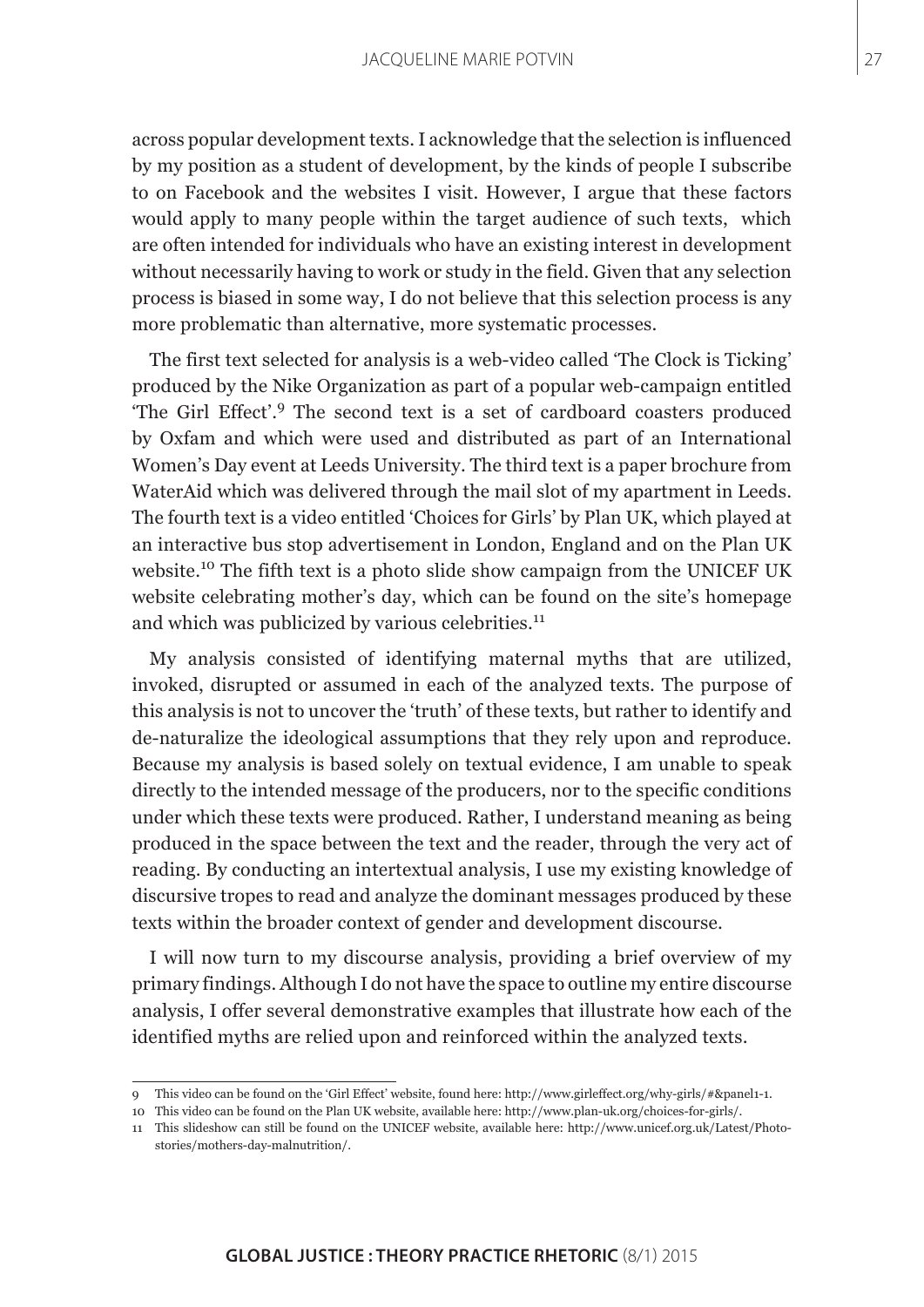#### **MOBILIZING MOTHERHOOD: THE USE OF MATERNAL MYTHS IN POPULAR DEVELOPMENT DISCOURSE**

#### **The Myth of Maternal Altruism**

One of the most prominent maternal myths I identified in my analysis is the myth of maternal altruism; that is, the myth that all mothers are naturally altruistic. This myth is apparent in the ways that mothers are represented as always putting their children's needs above their own, and as willing to sacrifice their own interests and well-being for the sake of their families. Representations of maternal altruism were present in all but one of the texts analyzed. The exception was Plan's video, which represented girls as altruistic, but not in relation to a mothering role or identity.

The myth of maternal altruism is largely produced through the conflation of a mother's needs with those of her children. For instance, UNICEF's Mother's Day slideshow conflates these needs by encouraging readers to help a mother in the 'developing' world by buying a Mother's Day basket filled with 'essential supplies to help support the nutrition, health and education needs of children around the world.' By filling a gift basket for a mother with supplements for her child, UNICEF's marketing enforces the correlation of mother's needs with those of her children, while also assuming that resources given to a mother will be passed on to her children.

WaterAid's brochure makes a similar conflation, describing the lack of 'choice' faced by mothers who do not have access to safe water thusly: 'Let your children die of thirst. Or give them water with a thick, yellow, smelly film on top'. The mother's lack of choice is expressed only in relation to how it affects her children, with no explicit reference to her own physical need for clean drinking water. The brochure's repeated reference to the mother's need to provide water for her children, paired with the lack of reference to her own physical need implicitly assumes that the mother's needs can be equated with those of her children, and that their well-being takes priority over her own.

The myth of maternal altruism is also invoked and reinforced through the assumption that resources and training provided for a mother will benefit her children and, by extension, her community. For example, one of Oxfam's coasters states that a twenty-seven pound donation to support small-scale farming can help a woman 'earn more money for her family', while also describing how one woman (pictured on the front of the coaster) is 'already earning more money for her family'. A second coaster states that traditional beekeepers in Ethiopia 'struggle to earn enough to support their family' before describing how, with Oxfam's support, 'they can produce more honey…and earn an income to support their families'. The coaster goes on to say that '£40 helps to start a small business...so women can lift their families out of poverty'. These statements repeatedly frame the significance of women's increased income in terms of how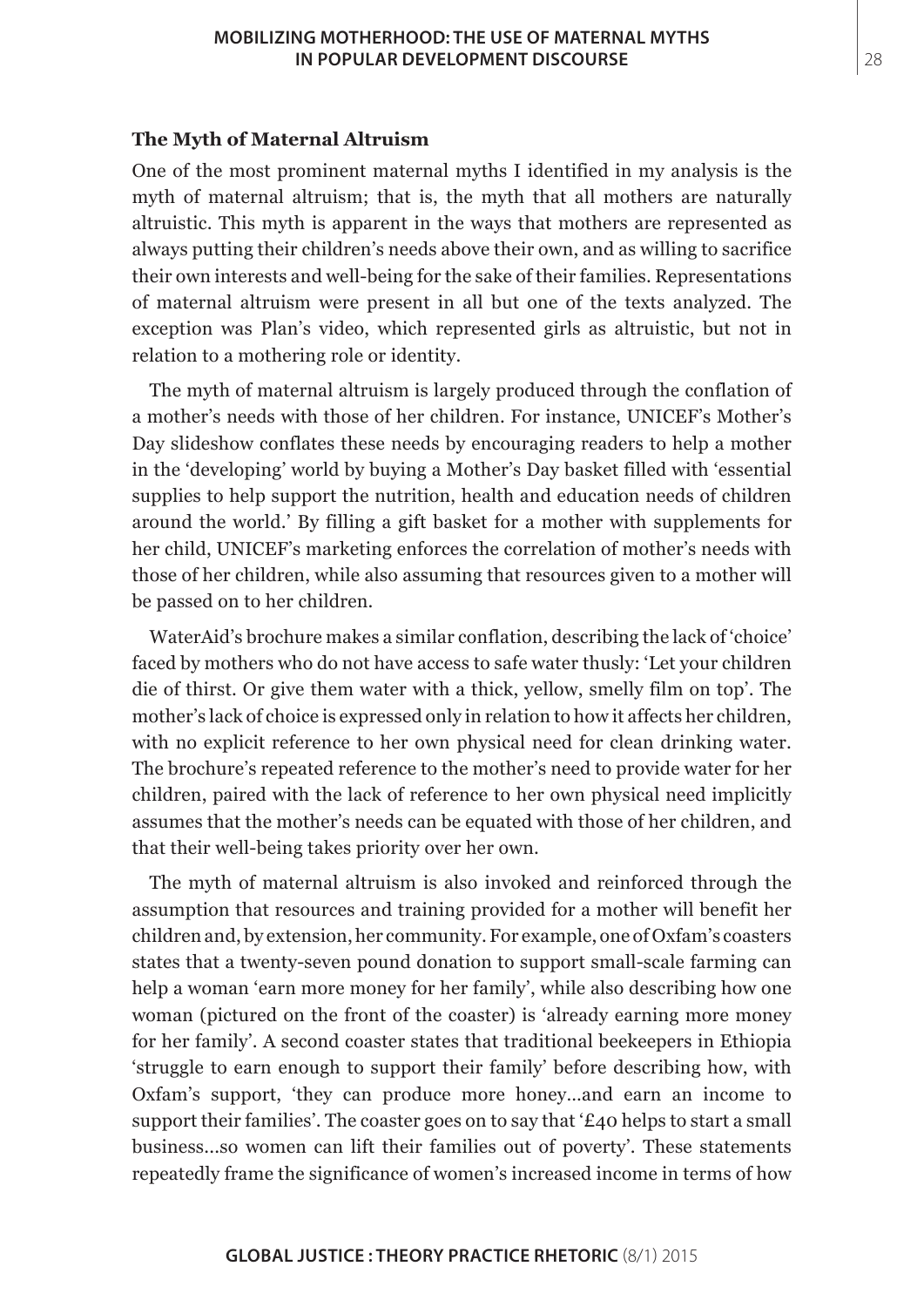this income will be used to help her family, assuming that resources will be shared with her family as opposed to being spent only or primarily on herself.

While Plan's 'Choices for Girls' video was the only text that did not represent women as altruistic mothers, the video does represent adolescent girls in the developing world as having an altruistic desire to help their families. The video shows numerous shots of girls in Thailand and Mali helping with chores, while Sur, the girl from Thailand, states; 'I want to study to a high level and support my parents'. This quote shows a familial altruism that, although not directly linked to maternity, does reflect gendered assumptions that girls and women care for their families and put their family's needs above their own. This altruism, however, is contrasted by representations of Jasmine, the girl from the UK, who is shown engaging in more leisure activities than the girls from Thailand and Mali, and who states: 'Once I've left school I'll be completely free.' Thus, the video represents altruism as a characteristic specific to 'developing world' girls, albeit not in relation to motherhood.

#### **The Myth of Maternal Empowerment**

A second overarching myth to emerge from my analysis is the myth of maternal empowerment; that is, that mothers in the 'developing world' need only be 'empowered' in order to pull themselves, their families and even their countries out of poverty. As it is articulated in the analyzed texts, this myth is tied to the myth of maternal/female altruism, as it depicts women in the developing world has having the desire, but not necessarily the ability to care for their families. Mothers are thus constructed as both victims in need of 'empowerment', as well as saviours who will use their newfound power and resources to better care for their families and communities, and hence, will drive development forward. Although not all texts used the explicit language of empowerment, all texts represent women as in need of relatively small interventions in order to expand their choices and contribute to the project of development.

The double positioning of mothers as both victims and saviours is perhaps best exemplified by Nike's 'The Clock is Ticking' video. The video follows two possible life trajectories of a twelve year old girl living in poverty. In the first scenario the girl (who soon becomes a mother) is positioned as a passive victim through narrative, imagery, verb construction and word choice. Her future is described as being 'out of her control' and she is repeatedly shown falling, running away from something, or trapped. The events of the sequence are positioned as happening *to* her, constructing her as passive object rather than active subject. For example, the video's text states that she 'faces the reality of being married by the age of 14; pregnant by the time she is 15'; phrasing that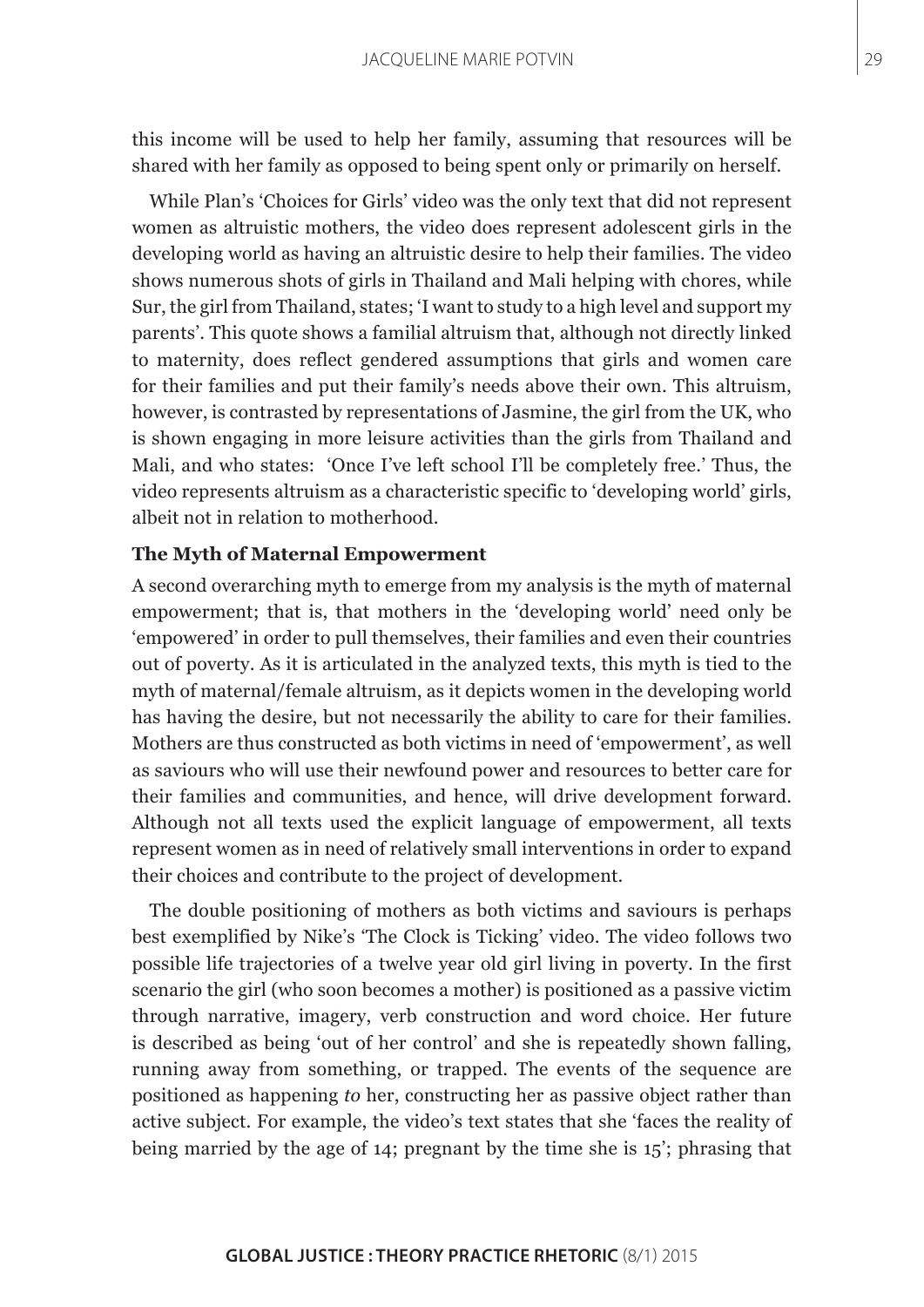connotes something which the girl must react to but which she cannot control. Similarly the use of the passive verb 'being married' as opposed to the active 'she marries' repeats the positioning of the girl as passive object.

In the second scenario, the girl is constructed as an active agent in that her movements are controlled, and she is shown evading obstacles that had trapped her in the previous scenario. Phrases such as 'she is calling the shots' connote control and choice. She is positioned as an active subject in verb constructions such as 'she visits a doctor' and 'she uses her education'. She is also said to choose to have children 'when she is ready'. Furthermore, in her new, agentic construction the girl (who has by now become a woman) is shown improving the lives of others. She is depicted opening a door for her daughter, an action which implies an opening up of new opportunities, and one which the daughter then repeats for another girl. The text concludes that '50 million twelve year old girls living in poverty equals 50 million solutions'. While the text never explicitly states how the girls will solve these problems, it does imply that once they are given the right opportunities they will be empowered to improve their own lives, and the lives of others. It should be noted that the outcome of the second narrative appears to be a result of access to medical care and education. Thus, the girl/woman in question is depicted as a force for change whose potential must simply be unleashed through access to 'empowerment' in the form of social services.

While the myth of empowerment constructs women as caring for their families and working towards 'development', their ability to do so is constructed as dependent on interventions from the organizations in question. For instance, UNICEF's slideshow portrays mothers in the 'developing world' as wanting, but being unable to care for their children without help from UNICEF. The first image depicts a mother breastfeeding her baby, accompanied by a caption stating: 'in Niger, a mother breastfeeds her baby.' The caption continues; 'a million children across West Africa are at risk of malnutrition', implying that despite the breastfeeding depicted, malnutrition is a continuing problem. The caption ends by stating 'UNICEF is helping to provide vital healthcare services to remote areas and educate communities about life-saving practices like breastfeeding'. In this caption, we see the establishment of the mother's care work; an indication that alone this care work is failing; and an indication that UNICEF is helping. The order of these statements is significant, as it positions UNICEF's intervention as the solution or conclusion to an ongoing problem that mothers cannot resolve on their own. Similarly, Oxfam's coasters depict women who 'struggle' to support their families, while describing how the organization has helped women 'lift their families out of poverty'. Such depictions again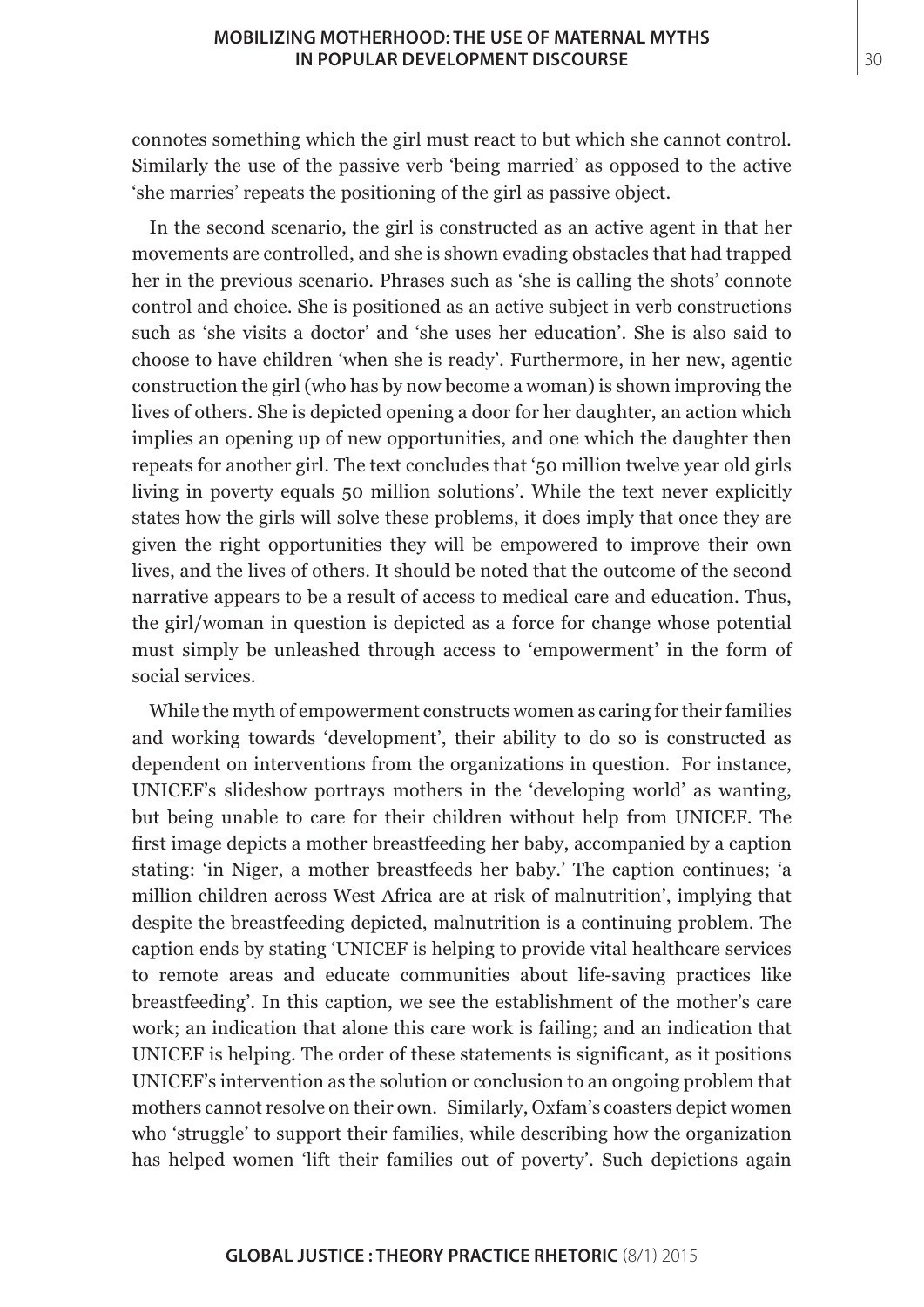construct women as needing support in order that they might eradicate poverty, at least for themselves and their families.

#### **The Myth of Motherhood as Universal**

The third myth identified in my analysis is the myth that motherhood is a universal identity and experience. This myth is deployed in two ways; through the construction of motherhood as an experience that is similar for all mothers, and through the assumption that all women are, or will someday become mothers. This myths allows development texts to construct mothers in the 'developing world' as familiar and relatable to viewers in the 'developed world', while also implying that maternal characteristics and roles are generalizable to all women. The myth of motherhood as a universal experience was deployed in all analyzed texts, with the exception of Plan's 'Choices for Girls' video.

WaterAid's brochure draws upon and reinforces the myth of a universal maternal identity and experience by constructing Beauty, the mother on whom the text focuses, as representative of all mothers living without clean water. Beauty is referred to as 'one of the millions of mothers around the world who don't have access to safe, clean water' and twice, the text speaks of 'mothers like Beauty'. These phrases direct the reader to infer that these mothers share similar experiences, challenges, and emotional responses. Similarly, Nike's the 'Girl Effect' constructs the life and experiences of one hypothetical girl/mother as representative of the lives of 50 million girls living in poverty.

The UNICEF photo-story also constructs motherhood as a universal identity. In the text's introduction, the word 'mother' appears only once, as part of 'Mother's Day', while the word 'mum' is used four times. In addition to establishing an informal tone, the word 'mum' is a British idiom, and thus one that readers are likely to use in relation to their own mother. By using this same familiar term to refer explicitly to both the viewer's own 'mum' and a 'mum on the other side of the world', the text implies a shared identity between the two. This shared identity is underscored by the statement that 'these photos recognize the importance of mums everywhere'.

The myth that motherhood is a shared identity, not just among mothers but among all women, is perpetuated through the assumption that all women will one day become mothers. This myth is visible in Nike's 'The Clock is Ticking', in which both of the girl's possible life trajectories lead to motherhood. In the second, 'positive' life trajectory, the girl in question is said to get married and have children 'when she is ready', obscuring and excluding the possibility that she may never want or be ready to have children. This implication is particularly significant as the girl in the video is visually and discursively constructed to be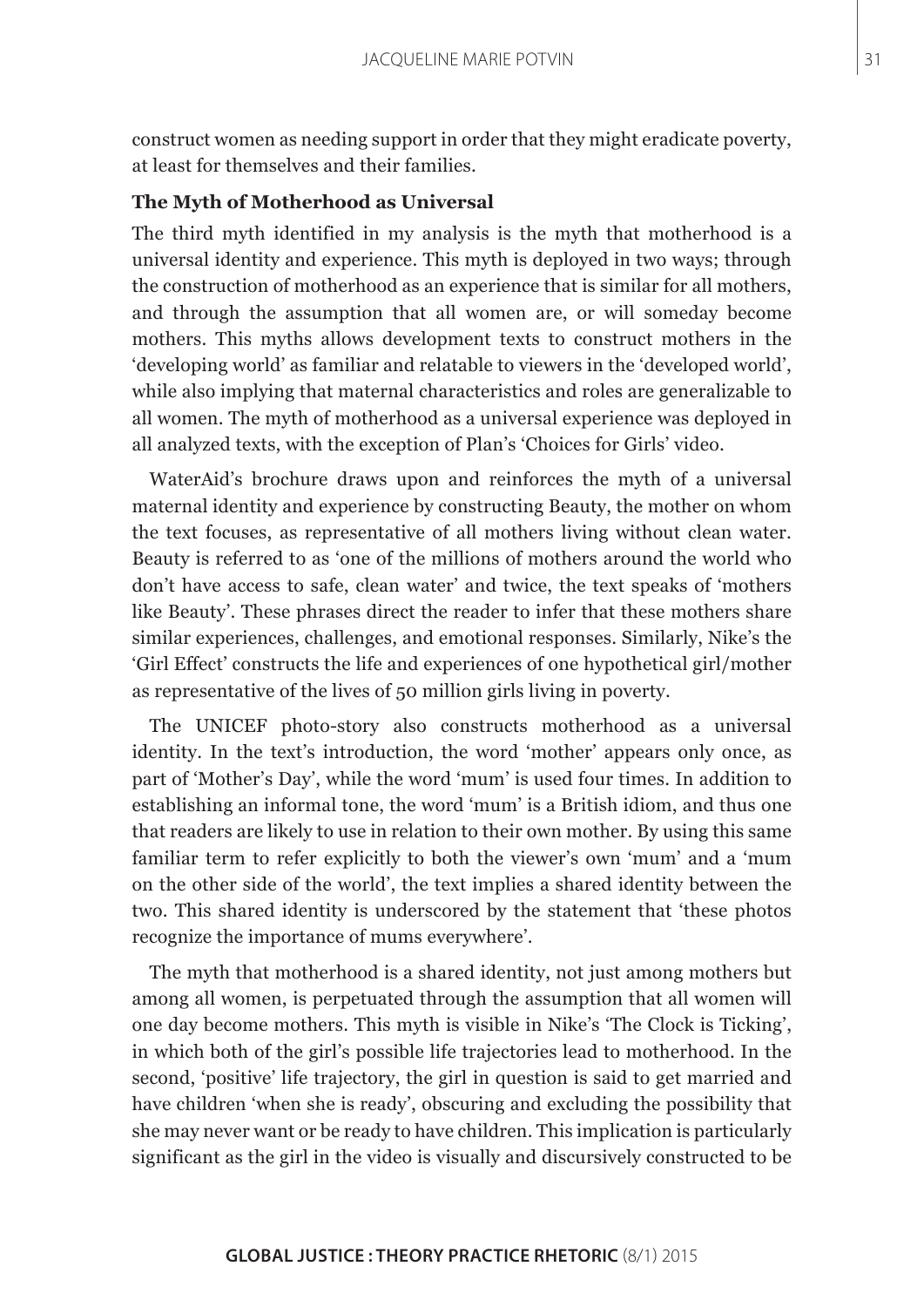representative of all girls living in poverty; all of whom, it is therefore implied, will one day become mothers.

This myth of a universal motherhood is also perpetuated through the interchangeable use of the words 'mother' and 'woman' in both UNICEF's slideshow and Oxfam's coasters; a conflation that elides the differences between these two identities. For example, in one of Oxfam's coasters women's health is talked about solely in relation to maternal health. Another coaster reinforces this conflation by stating that women are frequently 'hit hardest' by natural disasters, in part because they are often at home caring for children and the elderly when disasters hit. This same coaster describes Oxfam's work building shelters for 'Women and children', a grouping that again assumes that women and children would be together in a disaster. Although these statements may reflect the material circumstances of many women who experience natural disasters, by articulating gendered risks solely in terms of women's care roles the text constructs women as caregivers regardless of maternal status.

## **Maternal Altruism and the Feminization of Responsibility**

I will now turn to the significance of my findings, examining why these maternal myths might be problematic, as well as how they illuminate the ways in which neoliberal and gender ideologies converge in the production of gender and development discourse. Following from my theoretical framework, I consider my analysis within the larger context of gender development discourse and practice, examining how popular development discourses both reflect and reinforce particular gender and development ideologies. Understanding discourse as being in a dialectical relationship with development practice, I consider the implications of these ideologies when they are put into practice through gender and development interventions.

As my discourse analysis demonstrates, the development texts outlined above utilize the myths of maternal altruism and maternal empowerment to elicit support for development projects targeting women. By indicating that development projects targeting women will result in the diffusion of benefits beyond participants themselves, these myths contribute to constructions of 'developing world women' as a 'good investment'. Within a neoliberal context in which efficiency is highly valued, this strategy might indeed be successful in eliciting financial and political support for development endeavours. However, these strategies also reflect the development sector's tendency to instrumentalize women in the 'developing world' by emphasizing what women can do for development rather than what development can do for them.<sup>12</sup> Furthermore,

<sup>12</sup> Ruth Pearson, 'The Rise and Rise of Gender and Development', in U. Kothari (ed.), *A Radical History of Development Studies: Individuals, Institutions and Ideologies* (London: Zed Books, 2005), 157-179.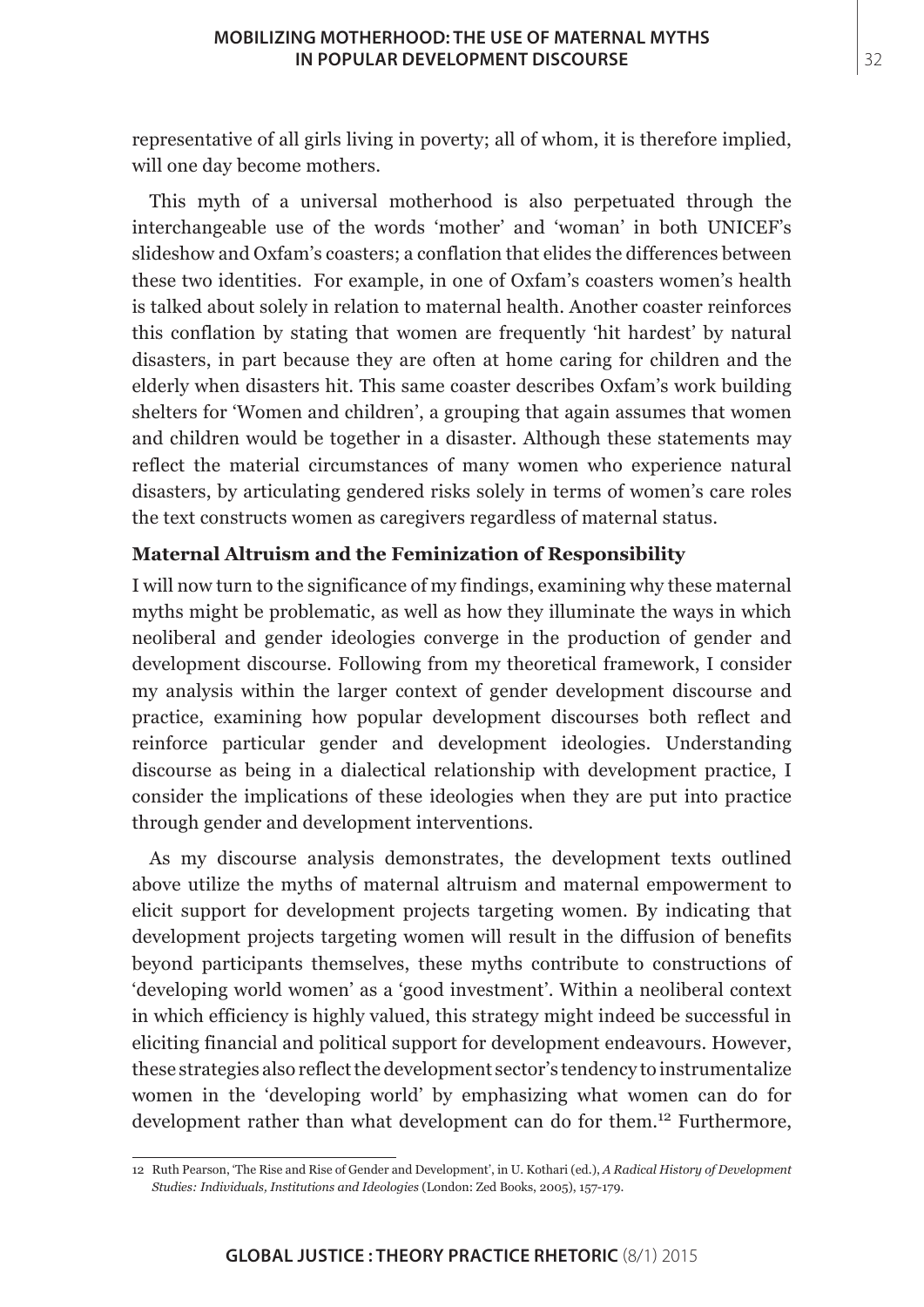when translated into practice, understandings of 'developing world women' as altruistic mothers who must be empowered risk increasing women's burden of labour and hence limiting the extent to which they benefit from the interventions in which they are involved.

The widespread acceptance of the maternal altruism myth in gender and development discourse and practice can be linked to studies that have demonstrated a correlation between maternal income and child survival rates, and that have found evidence that women are more likely than men to allocate household expenditure to food.13 Critics of this myth do not necessarily question the validity of these findings, but rather question the assumption that they result from a natural maternal instinct, suggesting instead that women are often socialized into altruism through differences in gendered expectations, obligations and responsibilities.<sup>14</sup> Furthermore, although altruism is often framed as a positive attribute, it is important to consider how socialization into self-sacrificing behaviours negatively affects women's lives. Acknowledging the potential social and cultural motivations behind seemingly altruistic behaviour can help us deconstruct the myth of a natural, universal maternal altruism and to recognize the role development discourse plays in this myth's construction and proliferation.

In thinking through the implications of this myth, it is useful to examine how assumptions regarding maternal altruism continue to underlie gender and development practice, and with what consequences. In particular, it is important to consider how development projects that justify inclusion of women based on maternal altruism may end up exploiting the women they seek to help by 'capitalizing' on women's altruism rather than relieving their 'altruistic burden'.15 Similarly, projects that help women 'mother' more efficiently may bring positive results for these mothers, but without contributing to radical changes in gender roles and power relations.16 For instance, research on social policy in Latin America has indicated that government programs that depend on women's labour in order to achieve child-oriented development goals rely on, reinstate and even institutionalize women's roles and identities as selfsacrificing mothers.17 These findings can be linked to Chant's conceptualization

<sup>13</sup> E. Kennedy and B. Cogill, 'Commercialization of Agriculture in Southwestern Kenya' (Washington: International Food Policy Research Institute, 1987); D. Thomas, 'Intra-Household Resource Allocation: An Inferential Approach', *The Journal of Human Resources* 25/4 (1990), 635-664.

<sup>14</sup> N. Kabeer, *Reversed Realities: Gender Hierarchies in Development* (London: Verso, 1994).

<sup>15</sup> K. Brickwell and S. Chant, 'The Unbearable Heaviness of Being: Reflections on Female Altruism in Cambodia, Philippines, the Gambia and Costa Rica', *Progress in Development Studies* 10/2 (2010), 145-159.

<sup>16</sup> R.B. Swain, 'Impacting Women Through Financial Services: The Self Help Group Bank Linkage Programme in India and its Effects on Women's Empowerment', in S. Chant (ed.), *The International Handbook of Gender and Poverty: Concepts, Research and Policy* (Cheltenham: Edward Elgar, 2010), 594-598.

<sup>17</sup> M. Molyneux, 'Mothers at the Service of the New Poverty Agenda: Progres/Oportunidades, Mexico's Conditional Transfer Programme, *Social Policy and Administration* 40/4 (2006), 425-449.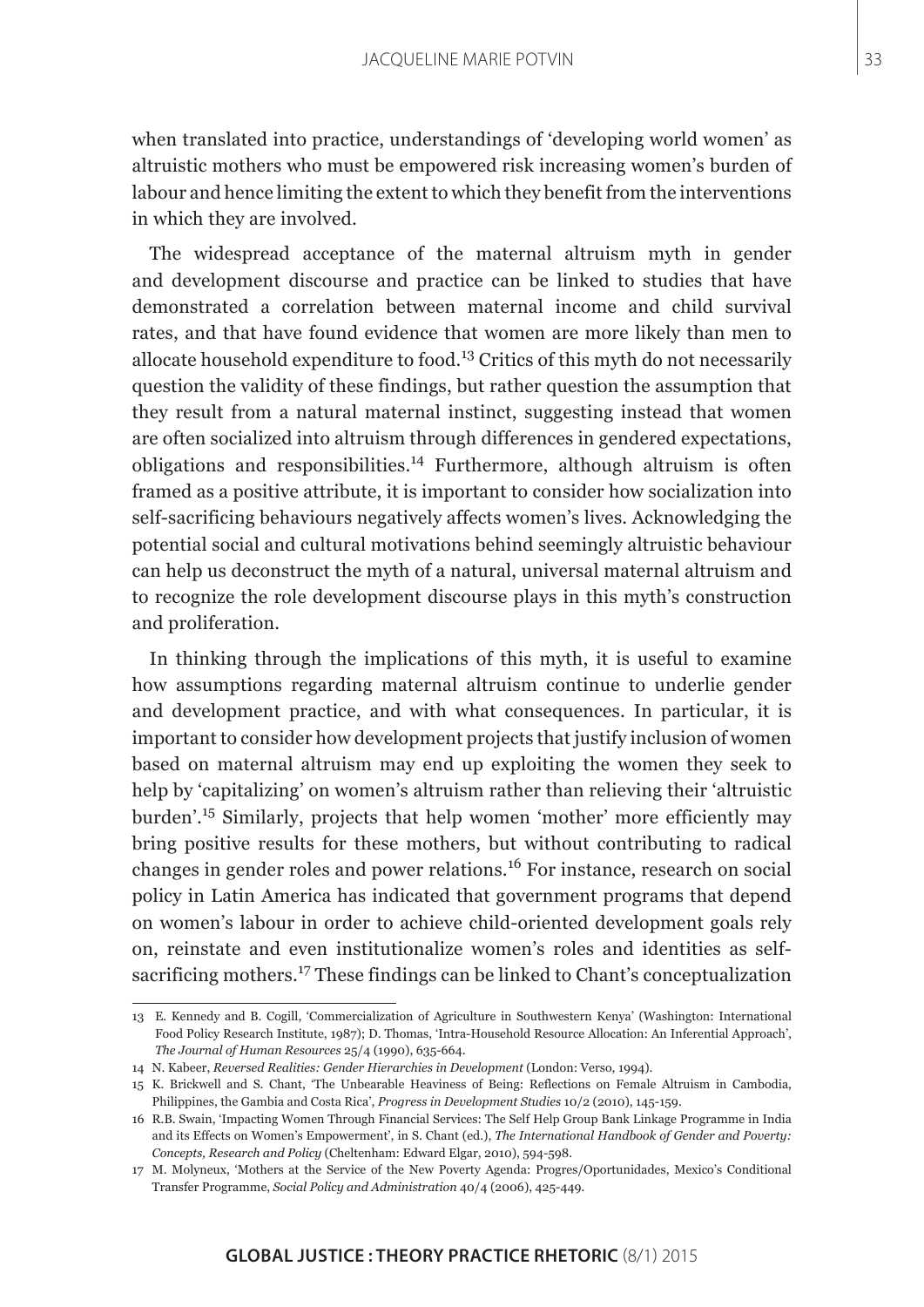of the 'feminization of responsibility', which she uses to refer to the growing burden of family and community care on women within the 'developing' world.<sup>18</sup> Thus although the myth of a maternal altruism might be useful in increasing women's inclusion in development projects, its invocation and deployment have the potential to naturalize women's care roles and to reinforce cultural expectations of maternal sacrifice. Invocation of this myth thus risks obscuring the ways in which development projects that rely on seemingly natural maternal altruism increase maternal burdens of care, increasing women's workloads while limiting their inclusion in development to their maternal roles. In their invocation and construction of the myth of maternal altruism, the popular development texts I have analysed contribute to this construction, extending its deployment beyond the development sector and into popular understandings of development. In doing so, these texts reinforce the acceptability and even desirability of development interventions that rely on and naturalize women's self-sacrificing behaviour.

## **Empowerment as Instrumentalization**

The myth of maternal empowerment similarly instrumentalizes women in the developing world, justifying intervention by constructing mothers not only as in need of help, but also as being able and willing to use the this help to work towards 'broader' (often vague) development goals. In turn, development interventions that target women are constructed not only as providing resources or alleviating poverty, but as providing a sustainable and efficient means of pursuing 'development'. Once again, justification is based on constructing women as a 'good investment', who can translate seemingly small interventions into large scale development progress.

Central to the myth of empowerment is the assumption that while development interventions are necessary to 'empower' individuals, it is these empowered individuals themselves who will bring about development. From a postcolonial feminist perspective, acknowledging the agency of those living in poverty to work towards their own development goals can be understood as a positive alternative to constructing them solely as helpless victims. However, rather than acknowledging the political agency of those living in poverty, current understandings of empowerment risk placing responsibility for achieving 'development' on those who are most vulnerable without necessarily allowing them to define their own development goals.<sup>19</sup> Instead, empowerment is understood as a quick, technological fix that does not disrupt the current power

<sup>18</sup> S. Chant, 'Towards a (Re)conceptualisation of the Feminisation of Poverty': Reflections on Gender-differentiated Poverty from the Gambia, Philippines and Costa Rica', in S. Chant (2010), 111-116.

<sup>19</sup> Srilatha Batliwala, 'Taking the Power out of Empowerment: An Experiential Account', *Development in Practice* 17/4- 5 (2007), 557-565; M. Baaz, 'The Paternalism of Partnerhips: A Postcolonial Reading of Identity in Development Aid (London: Zed Books, 2005).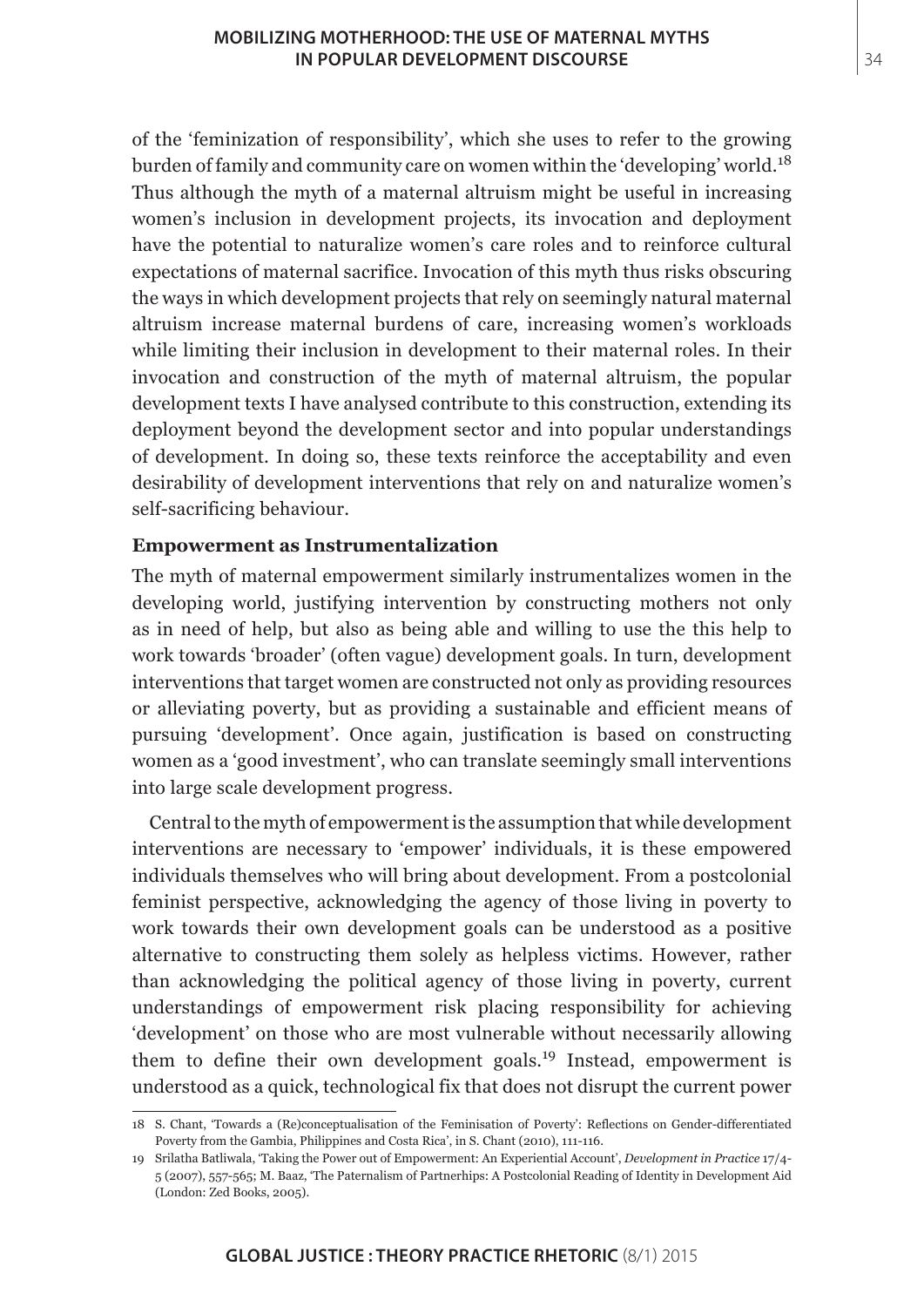configurations that characterise mainstream development interventions.<sup>20</sup> Furthermore, portrayals of women living in poverty that depict these women as empowered agents of change risk romanticizing images of hard working women, obscuring the constraints and challenges they face at the same moment that they are given responsibility for achieving development through their own  $labour<sup>21</sup>$ 

While the myth of empowerment is not applied exclusively towards mothers, my discourse analysis suggests that mothers are in particular constructed as ideal objects of empowerment. This construction is deeply intertwined with the myth of maternal altruism, which supports and naturalizes the idea that once gained women will use their empowerment to improve the lives of others. Programs that rely on the myth of maternal empowerment risk further increasing women's burdens without significantly challenging gendered or global inequalities, particularly those that characterise the development industry itself.<sup>22</sup> As with the myth of maternal altruism, the myth of empowerment can therefore be used to instrumentalize women without facilitating or allowing challenges to gendered power relations. The analyzed texts increase the likelihood of such interventions by normalizing and promoting a model of development that relies on problematic understandings of women's empowerment.

#### **Altruism and Empowerment in the Neoliberal Context**

The instrumentalization of women within development discourse is far from a recent phenomenon. Despite ongoing critiques, instrumentalist arguments for including women in development have consistently dominated development discourse since their deployment by the Women in Development (WID) advocates of the 1980s.<sup>23</sup> My analysis demonstrates that such arguments are pervasive, not only in the language and policies of the development sector, but also in the discourse utilized in popular development advertising campaigns. In exploring why women continue to be instrumentalized in both institutional and popular development discourse, some gender and development scholars have looked to the ideological context of neoliberalism, and specifically, the contemporary development sector's preoccupation with efficiency.

As a term that is often used to describe an array of economic and social

<sup>20</sup> Batliwala (2007).

<sup>21</sup> Kalpana Wilson, '"Race", Gender and Neoliberalism: Changing Visual Representations in Development', *Third World Quarterly* 32/2 (2011), 315-331

<sup>22</sup> Rosalind Eyben and Rebecca Napier-Moore, 'Choosing Words with Care? Shifting Meanings of Empowerment in International Development', *Third World Quarterly* 30/2 (2009), 285-300.

<sup>23</sup> Sylvia Chant, 'Fixing Women or Fixing the World? "Smart Economics", Efficiency Approaches and Gender Equality in Development', *Gender and Development* 20/3 (2012), 517-529.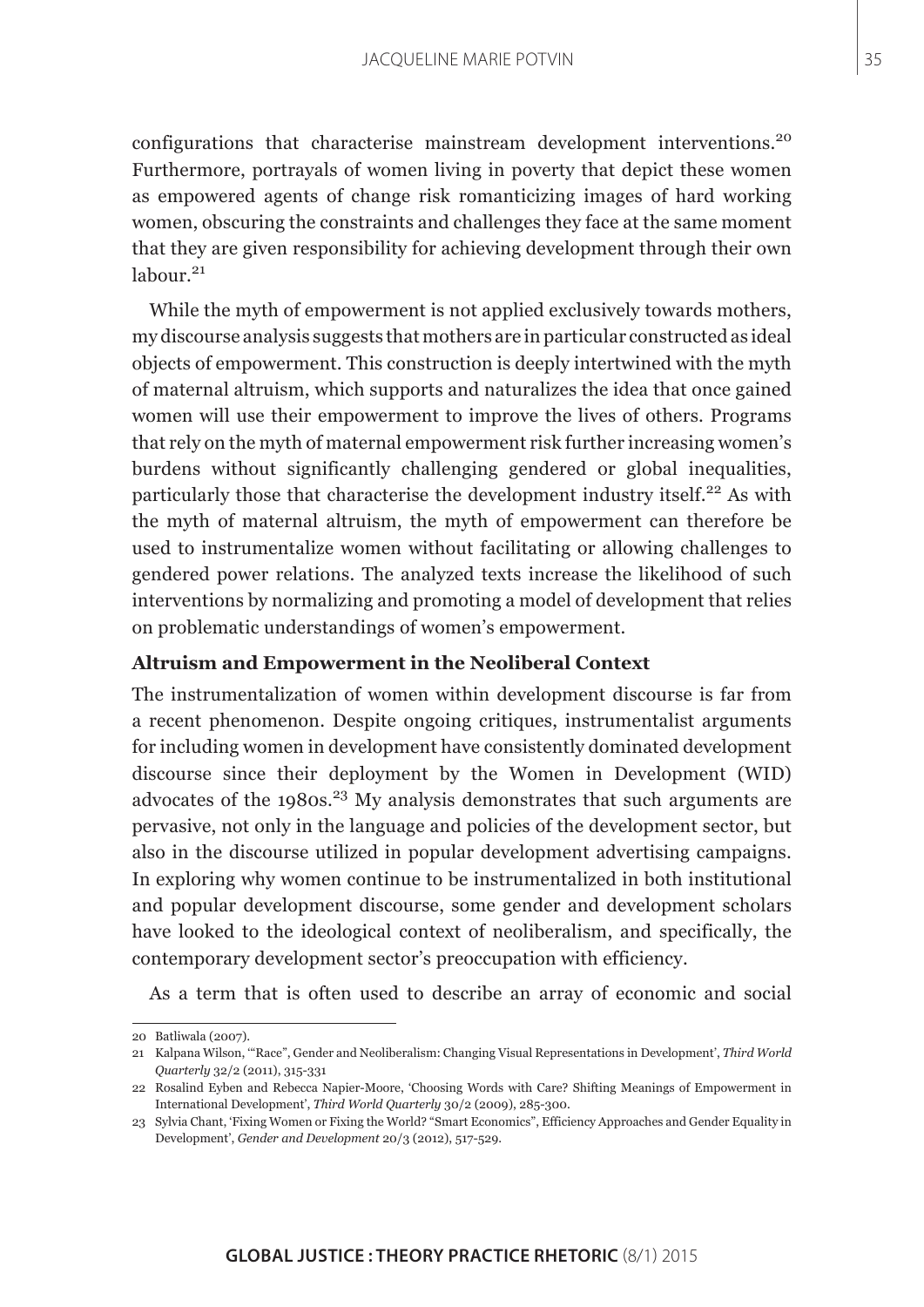values, neoliberalism can be a difficult concept to define.<sup>24</sup> For the purposes of this analysis, I will use neoliberalism to indicate a market-driven approach to development that especially values economic efficiency, individual entrepreneurialism, and market privatization. These are elements that currently characterize the international development sector, creating a neoliberal context in which development programs that can demonstrate their ability to maximize measurable outcomes while minimizing organizational and/or state costs are valued and supported. $25$  It is within this context that inclusion of women in development has been marketed as 'Smart Economics'; as a good investment with high returns.<sup>26</sup> Yet, as outlined above, such approaches are considered 'smart' in part because they outsource the costs of service provision to women, adding to many women's burden of labour without challenging structural oppression.27 Within this context, both empowerment and altruism are attractive discourses to development institutions because they demonstrate how technical interventions that 'empower' women (presumably) lead to a proportionally significant increase in women's contributions to development.

Increasingly, frameworks such as 'human development' and 'rights-based' approaches to development have been adopted in attempts to push back against the negative impacts neoliberal policies have had on people's lives. However, rather than replacing or problematizing the construction of gender equality as 'Smart Economics', rights based language is being used alongside and even being conflated with, efficiency arguments.<sup>28</sup> My analysis demonstrates that although popular development texts do not explicitly frame women's inclusion in development as 'Smart Economics', they rely on many of the same ideological assumptions and implicitly construct 'developing world women' as good economic investments who will presumably use their 'empowerment' to diffuse the benefits of interventions at no extra cost to the organizations themselves.

# **Good Mothers: Affect and the Construction of the 'Deserving Poor'**

Given the pervasiveness of instrumentalist arguments for women's inclusion in development, it is significant, but not surprising that similar discourses permeate popular development campaigns. Although the target audience may not be familiar with these arguments as they have been deployed in the development sector, neoliberalism and its associated values are nevertheless ideologies that

<sup>24</sup> Andrea Cornwall, Jasmine Gideon and Kalpana Wilson, 'Reclaiming Feminism: Gender and Neoliberalism', *IDS Bulletin* 39/6(2008), 1-9 .

<sup>25</sup> Chant (2012), Cornwall, Gideon and Wilson (2008), Wilson (2011).

<sup>26</sup> Chant (2012).

<sup>27</sup> *Ibid*.

<sup>28</sup> Sylvia Chant, 'The Disappearing of "Smart Economics"? The World Development Report 2012 on Gender Equality: Some Concerns about the Preparatory Process and the Prospects for Paradigm Change', *Global Social Policy* 12/2 (2012), 198-218.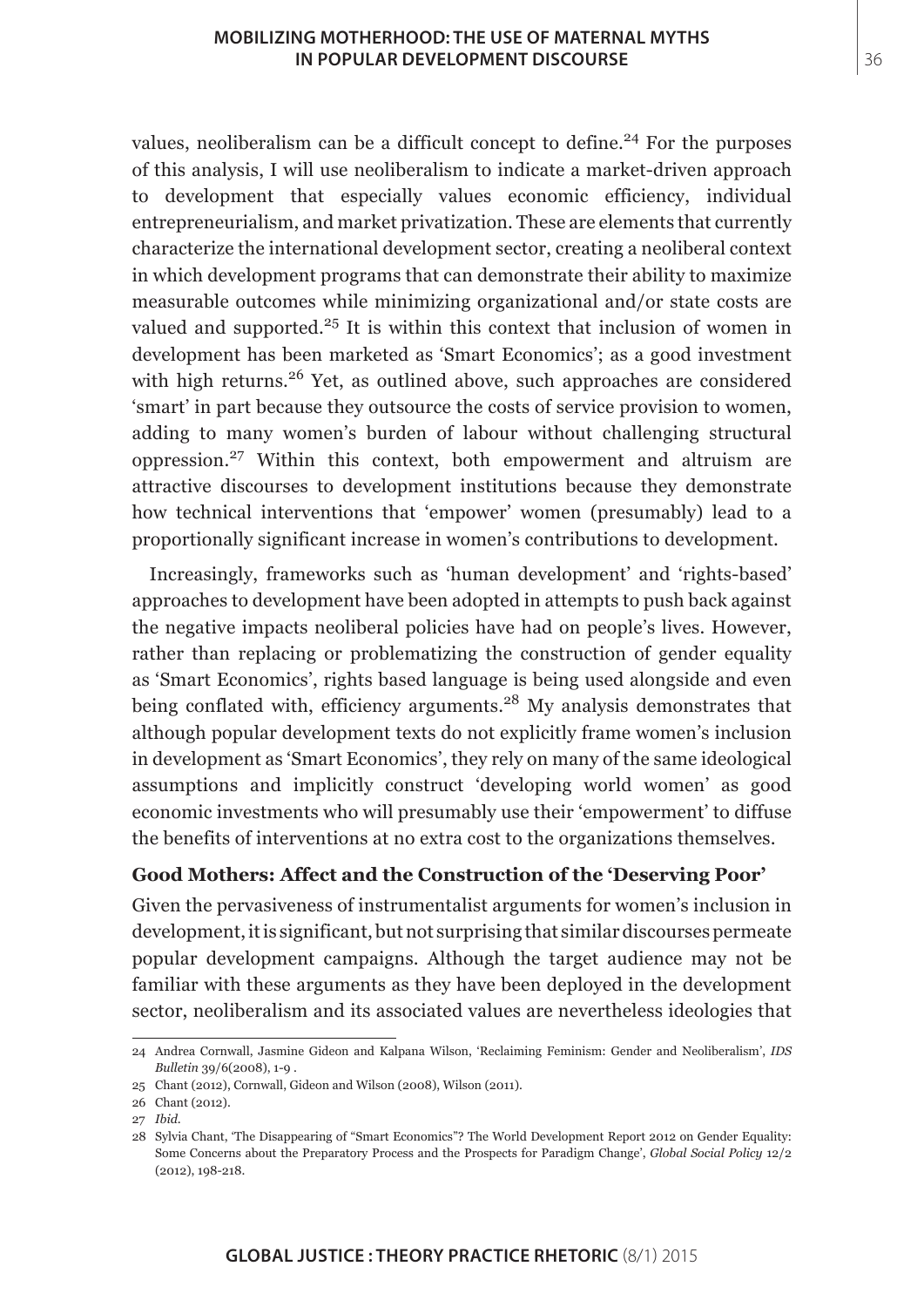permeate our day to day lives and hence likely shape our readings of popular development texts. Yet while recognizing how neoliberalism and its focus on efficiency has shaped development discourse, I am also interested in exploring why, in four out of the five texts analyzed, women's instrumentalization is specifically expressed through narratives of mothering. In particular, I am interested in how this maternal focus reflects and reasserts gender ideologies, constructing 'developing world women' as efficient neoliberal subjects while containing them within traditional understandings of appropriate femininity. I argue that through this construction and containment development advertisements are able to represent 'developing world women' as both 'smart investments', and as members of the 'deserving poor'.

In her own analysis of development advertising, Wilson argues that neoliberal understandings of 'the deserving' poor as hard-working, entrepreneurial agents are at least partially responsible for the shift in representations of developing world women from passive victims to active agents.<sup>29</sup> She argues that these representations implicitly construct 'developing world women' against popular understandings of the 'undeserving poor' as lazy and dependent. As discussed above, such representations are dangerous because they suggest that women need only a small 'boost' to get them on track, invisibilizing the ongoing structural barriers, both economic and gendered, that they must continue to negotiate. Yet even as they hide structural barriers, these representations suggest that 'developing world women' are victims who are not poor due to their own failure as economic subjects. In constructing 'developing world women' as hard working, the advertisements Wilson analyzes draw not only on economic valuations of efficiency, but also on ideological understandings of who does and does not deserve help. Acknowledging this largely affective, value-laden component of development ideology is critical to understanding why 'developing world women' are constructed not only as 'good investments' but also as 'good mothers' and hence 'good women' who are worthy of our help.

By constructing 'developing world women' as hard-working, neoliberal subjects while situating them within the 'private sphere' of the family, the texts I have analyzed contain any anxiety surrounding female participation in the market economy, reasserting the value of 'traditional' gender roles.<sup>30</sup> In doing so, these texts re-naturalizes 'traditional' gender roles, invisibilizing the ways in which the private/public divide is a distinctly upper class, European construct that should not be taken as reflective of local norms, nor of individual women's lived experiences.31 Through this process, these constructions instrumentalize

<sup>29</sup> Wilson (2011).

<sup>30</sup> Cornwall, Gideon and Wilson (2008).

<sup>31</sup> Mohanty (1991).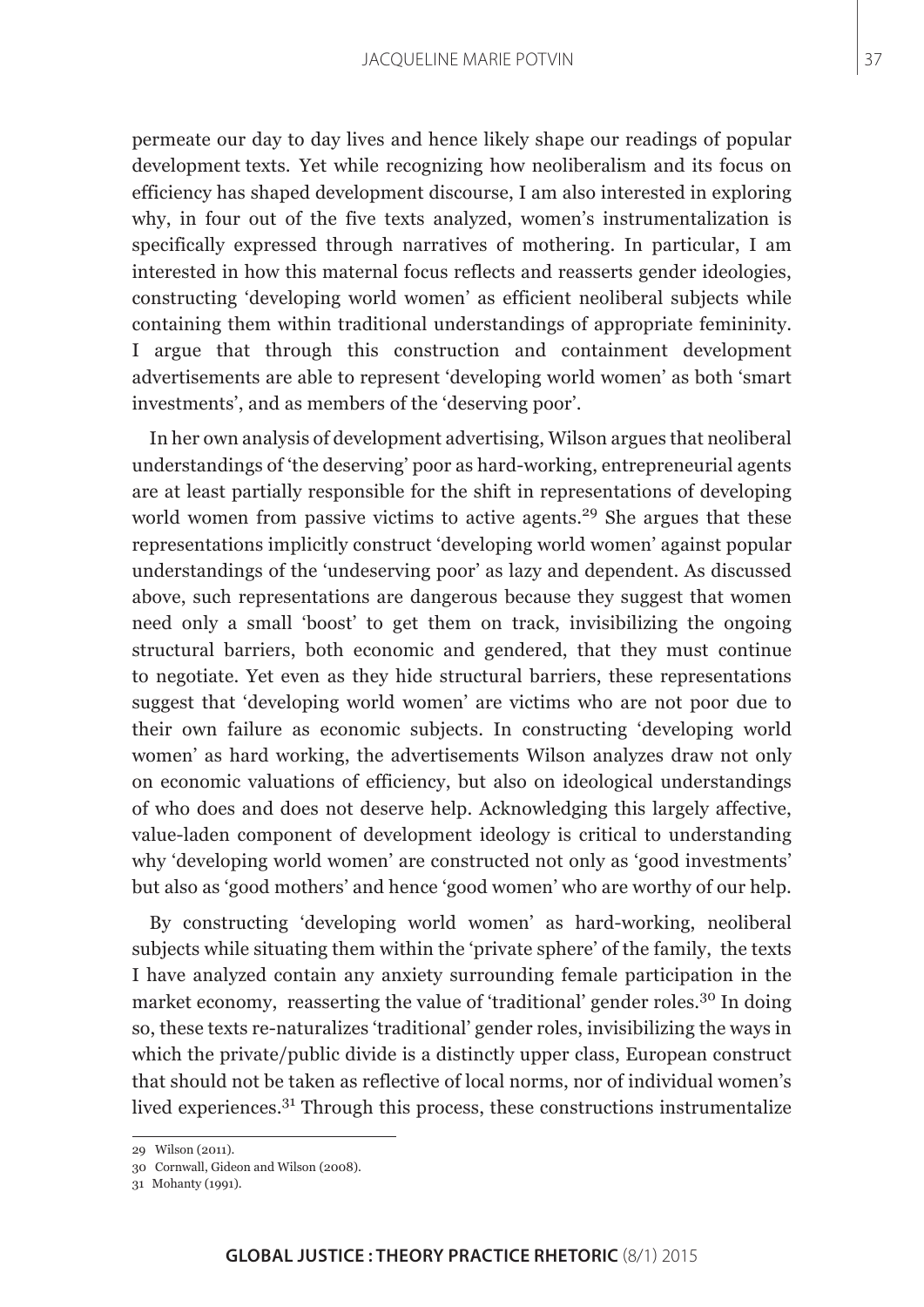#### **MOBILIZING MOTHERHOOD: THE USE OF MATERNAL MYTHS IN POPULAR DEVELOPMENT DISCOURSE**

'developing world women' while simultaneously folding them into conservative, western understandings of appropriate femininity.

Through their representation as altruistic mothers 'developing world women' are not only characterized as fulfilling traditional feminine roles, but also as complying with the cultural ideal of the 'good mother'. As feminist scholars have demonstrated, the figure of the 'good mother' has long permeated western culture, and continues to function as a primary means through which women are judged and disciplined.32 Linked to understandings of a (specifically feminine) moral goodness, good mothers are expected to be dutiful and self-sacrificing, while 'bad mothers' are predominantly characterized as selfish.<sup>33</sup> Hence, by constructing 'developing world women' as altruistic mothers, the development texts I have analyzed further position 'developing world women' as 'morally good' members of the 'deserving poor'.

From a postcolonial feminist perspective, it is significant that 'developing world women' are represented as sharing a 'universal' experience of motherhood that maps onto white, middle class ideals of maternal sacrifice. Such representations homogenize women's mothering experiences, naturalizing and asserting the dominance of these raced and classed maternal values. Yet these representations might also be understood as a push-back against the negative stereotypes that have come to be associated with racialized mothers; stereotypes such as the 'Sapphire' or the 'Welfare Queen', the latter of which combines racialized understandings of the 'bad mother' and the 'undeserving poor'34. By offering representations of racialized women that are in direct contrast with these stereotypes, the development texts resist characterizations of 'poor' racialized mothers as 'bad mothers', folding them instead into white, middle class maternal ideals. While, again, these attempts might be well-intentioned responses to negative racialized stereotypes, they disrupt these stereotypes without disrupting the negative value judgements that are associated with nonnormative mothering practices and identities, re-naturalizing and reaffirming cultural idealizations of maternal altruism.

The discursive construction of 'developing world women' as the 'deserving poor' homogenizes developing world women while reaffirming neoliberal values and normative gender roles. Furthermore, such constructions reassert the authority of western values and of western audiences by implicitly constructing western readers as entitled and able to judge who is and who is not worthy

<sup>32</sup> Aminatta Forna, *The Mother of All Myths: How Society Moulds and Constrains Mothers* (London: Harper-Collins, 1998).

<sup>33</sup> *Ibid*.

<sup>34</sup> K. McCormack, 'Stratified Reproduction and Poor Women's Resistance', *Gender and Society* 19/5 (2005), 660-679.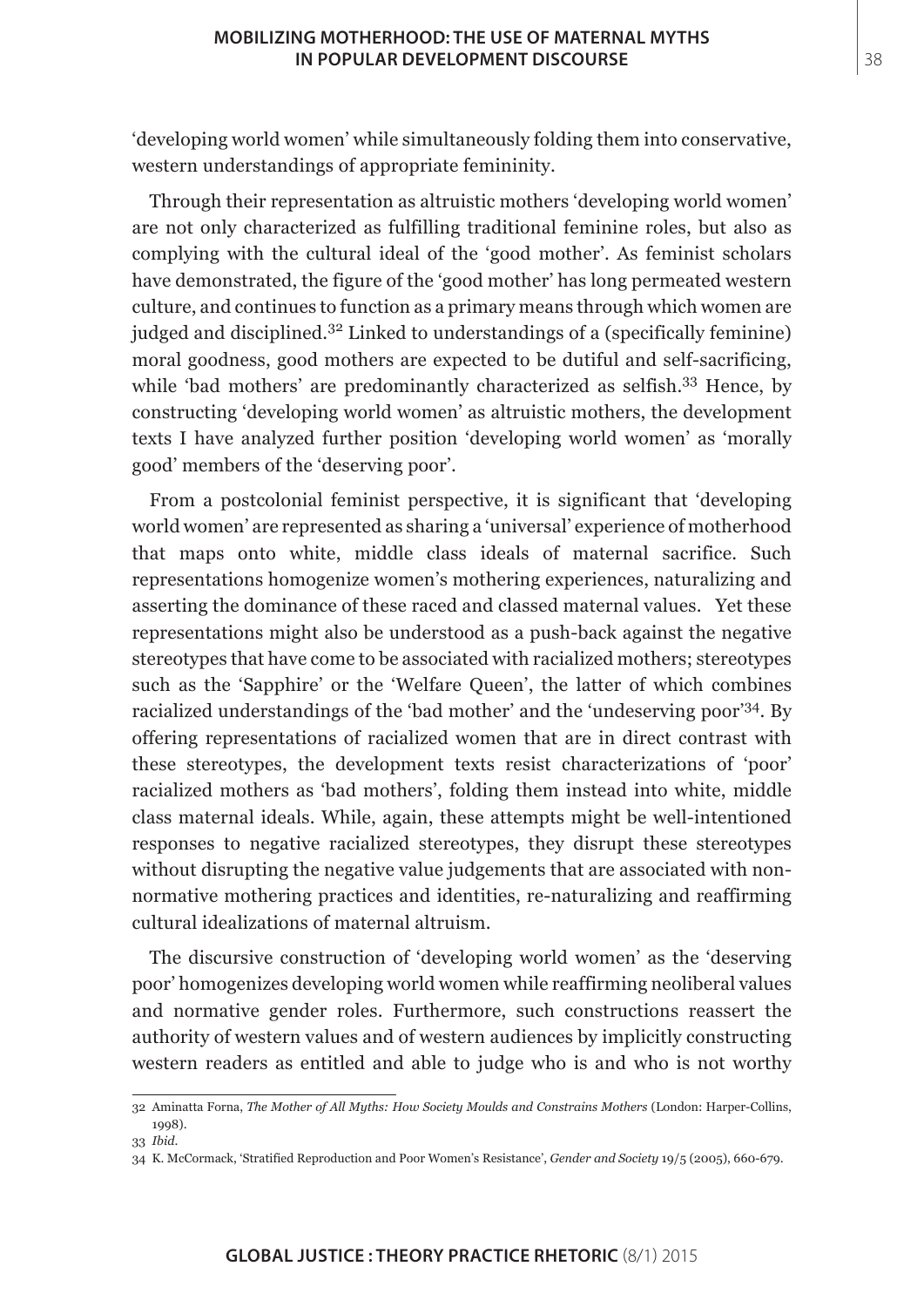of help. With the increasing 'NGO-isation'of development, such discursive constructions are reflective of the material need for development organizations to raise funds and support from western audiences. While this discursive authority is complicated by the gap that often exists between NGO activities and their marketing strategies, the material reliance on individual donors and the discursive constructions used to solicit support position readers within a space of authority wherein we are, at the very least, able to imagine ourselves as determining who should and should not receive help. While more research is needed to determine the extent that positive and/or negative donor responses shape NGO policy and practice, as part of the discursive landscape of gender and development, appeals that rely upon and reinforce ideologically informed constructions of the 'deserving' poor threaten to limit the kinds of interventions that are envisioned and pursued.

#### **Orientalism and the Politics of Empathy**

In addition to folding 'developing world women' into western, middle class ideals of 'good motherhood', representations of 'developing world women' as sharing in a 'universal' mothering identity constructs them as familiar and relatable to western readers. In doing so, this construction facilitates empathetic responses among readers that might result in increased willingness to support development campaigns, yet while further reasserting the authority of western viewers. In her critique of the neoliberal politics of empathy, Pedwell acknowledges that empathy can be a powerful tool in motivating commitments to social justice and care for others, as directing readers towards an empathetic response calls them to create a bond of care and responsibility with the figure being represented.35 This bond is made possible by constructing the represented subject as familiar enough to the reader that they can imagine themselves in this subject's situation. Thus, despite its potentially positive effects, empathy can also work to sustain unequal power relations by functioning as a form of Orientalist knowledge production. This is because the ability to empathise with another, as opposed to sympathize with them, rests on the assumption that that one can know what this person is experiencing and feeling.<sup>36</sup> Therefore, when empathy occurs across geographic and racialized power dynamics, it involves the assumption of knowledge over the racialized 'Other'. Such knowledge is particularly problematic when it is produced through the construction an 'Other' as 'like us'; as with the construction of 'developing world women' as sharing a 'universal' mothering experience that conforms to western norms and ideals.

39

<sup>35</sup> Carolyn Pedwell 'Economies of Empathy: Obama, Neoliberalism and Social Justice', *Environment and Planning* 30/2 (2012), 280-297.

<sup>36</sup> *Ibid*.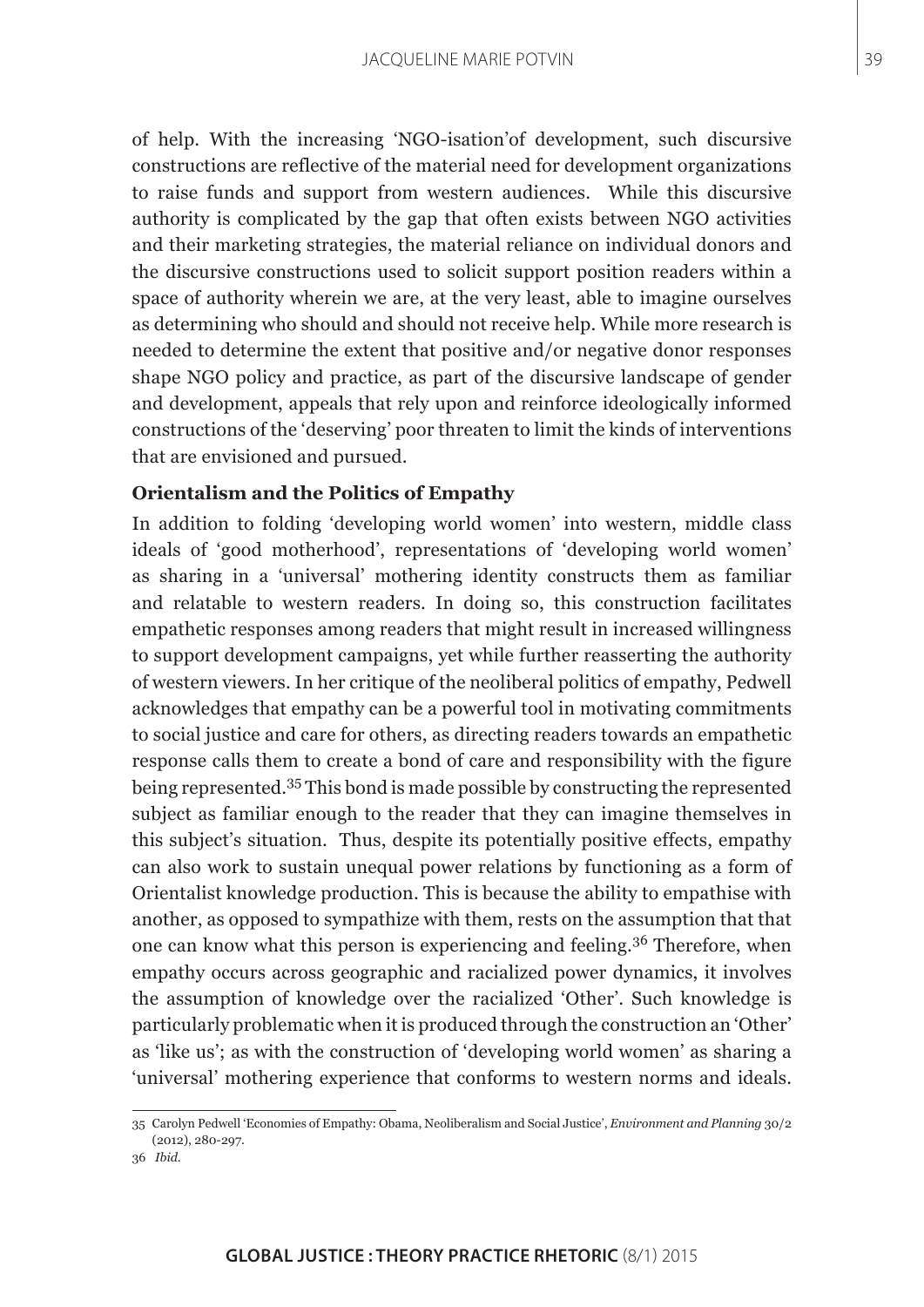This is problematic because if empathy becomes the bases of social justice work, those who are discursively excluded from shared experiences, such as non-normative mothers, may be excluded from empathetic relations and hence, from development interventions. Furthermore, empathetic relations potentially reinforce the construction of western development practitioners and supporters as sites of authoritative knowledge; for if one knows what a mother in the developing world is experiencing and feeling, one can presumably determine her needs and interests. In this way, the construction of an empathetic relationship in which the viewer can empathize with and thus know the 'Other' – but not vice versa – reinforces the authority of the western development sector and those who support it.

## **Empowerment and the Authority of the Development Sector**

While the myth of empowerment constructs 'developing world women' as drivers of development, it also functions to reassert the authority of the development sector by constructing it as the site from which 'developing world women' receive their power. In its early usage, empowerment was a radical concept that sought to disrupt binaric, top-down understandings of power by recognizing the agency and power possessed by even the most vulnerable individuals.<sup>37</sup> Indeed, while representations of 'empowered' 'developing world women' can in part be linked to neoliberal ideologies, they also emerged as a reaction against representations of 'developing world women' as passive victims of poverty and passive recipients of development aid.38 However, despite its radical potential, the concept of empowerment has largely been used to sustain the configurations of power it was initially intended to disrupt. By depoliticizing the term and turning empowerment into a 'set of largely apolitical, technocratic and narrow interventions', development institutions re-center their own power as distributors of material resources.39 Furthermore, through claims that they can 'empower' targeted beneficiaries, development organizations reassert the power of western organizations over women in the 'developing world', while ignoring and diminishing the power these women do exercise.40 In their co-optation of empowerment discourse, development organizations have transformed 'developing world women' into 'objects' of empowerment rather than agents of empowerment.41 Thus, even as those employing the discourse of empowerment seem to recognize the agentic potential of 'developing world women' they do so while sustaining understandings of these women as at least initially dependent

<sup>37</sup> Batliwala (2007).

<sup>38</sup> Wilson (2011).

<sup>39</sup> Batliwala (2007), p.559.

<sup>40</sup> Majid Rahnema, 'Participation', in W. Sachs (ed.), *The Development Dictionary: A Guide to Knowledge as Power*  (London: Zed Books, 2010), 127-144.

<sup>41</sup> Aradhana Parmar, 'Micro-credit, Empowerment, and Agency: Re-evaluating the Discourse', in *Canadian Journal of Development Studies* 24/3 (2003), 461-476.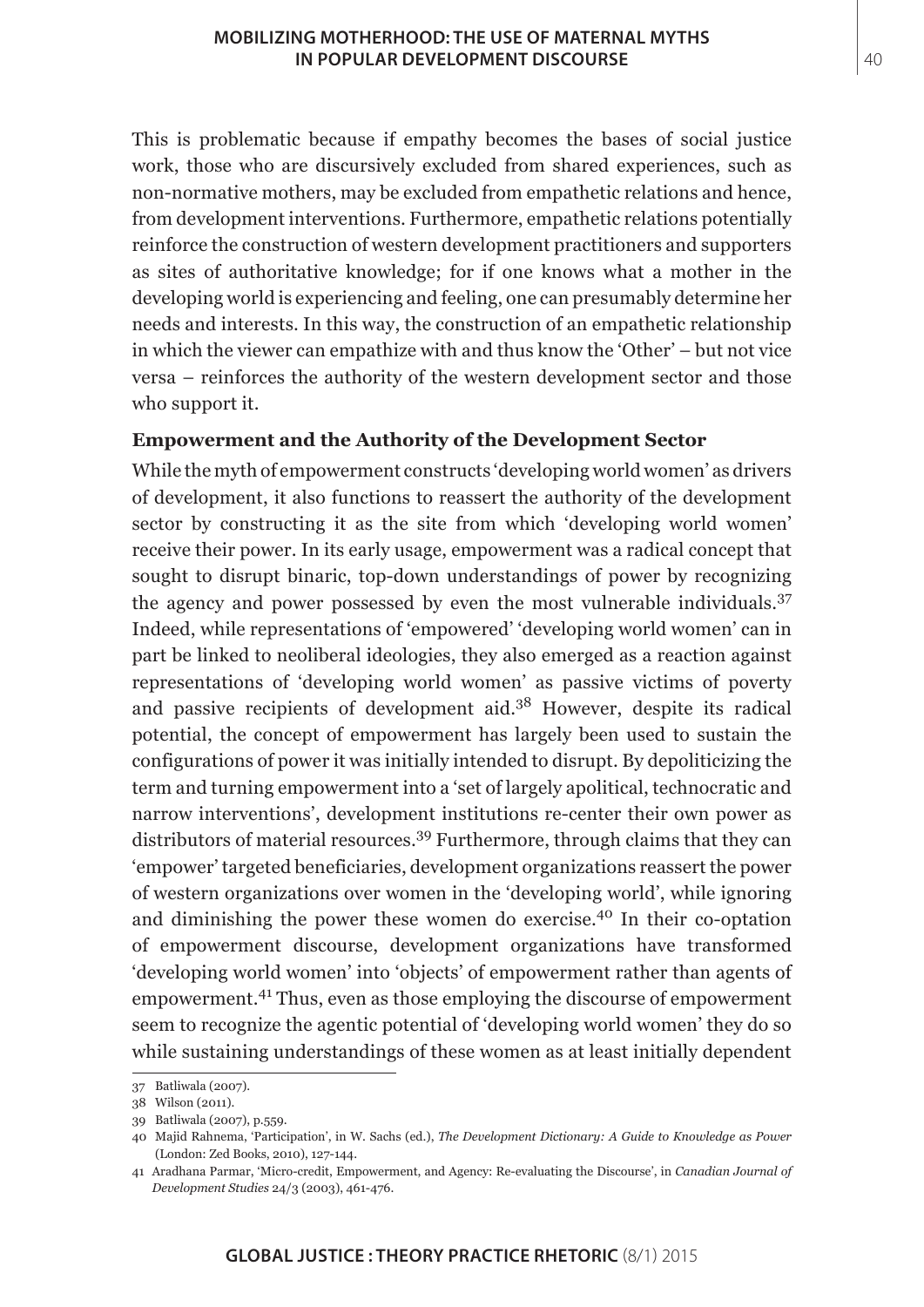on development organizations and institutions to unlock this potential. In the construction of development organizations and institutions as holding the power to empower, the myth of empowerment legitimizes these organizations' development activities. Furthermore, development texts that call upon western donors to donate to empowerment campaigns extend this perceived power to their supporters. Thus, the myth of empowerment acts as a relation of ruling that serves to justify the activities of the development sector by reasserting and normalizing the power and authority of the 'developed' world

### **Counter Discourses in Plan's 'Choices for Girls' Video**

Plan's 'Choices for Girls' Video stands out from the other texts I have analyzed in that it is the only text that does not engage explicitly in maternal discourses. This lack of maternal discourses can perhaps be attributed to the text's focus on adolescent girls. While Nike's 'Girl Effect' shares this focus, Plan's video does not indicate that the girls depicted will one day become mothers. The absence of maternal discourses in Plan's video is significant, particularly given that development discourse scholars have noted a distinct increase in development texts that focus exclusively or predominantly on adolescent girls.<sup>42</sup> Given that four out of five texts analyzed in this study did engage significantly in maternal discourses, I would hesitate to presume that this emerging preoccupation with adolescent girls necessarily means a shift away from maternal discourse. However, I would argue that the relationship between maternal discourses and this emerging focus on adolescent girls represents an important area of further study in gender and development discourse.

One way of understanding the lack of maternal discourse in Plan's video is through the myth that motherhood is a universal female experience. Although Plan's video does not itself enforce the myth of motherhood as a universal experience, my broader analysis indicates that the video is being read in a context where motherhood and femininity are often conflated. Notably, this myth encourages assumptions that whether or not girls and women are mothers, they nevertheless possess maternal characteristics. Thus, the video's depiction of female altruism can be understood as implicitly linked to the ideal of maternal altruism observed in all four of the other analyzed texts.

In addition to being the only selected text to focus exclusively on adolescent girls, Plan's 'Choices for Girls' video is the only text to offer viewers a representation of young women in the 'developed world'. The video shifts between shots of, and interviews with three thirteen year old girls; Bintou from Mali, Sur from

<sup>42</sup> Kate Grosser and Nikki van der Gaag, 'Can Girls Save the World?', in Tina Wallace, Fenella Porter (eds.), *Aid, NGOs and the Realities of Women's Lives: A Perfect Storm* (Warwickshire: Practical Action Publishing, 2013), 73-88.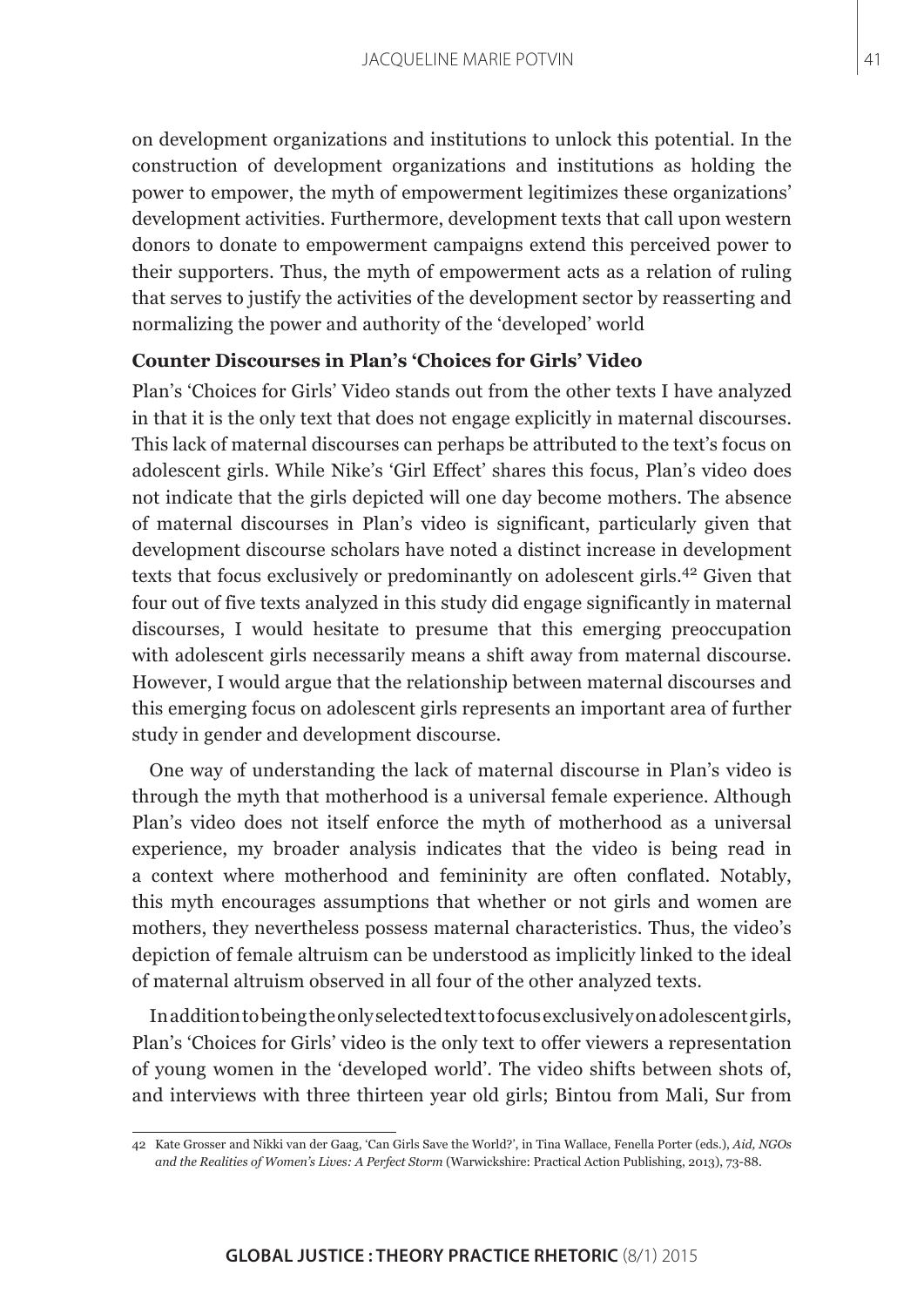Thailand and Jasmine from the United Kingdom. As demonstrated in my discourse analysis, while Sur is depicted as making sacrifices to support her family, Jasmine is represented as being free from familial obligations. Within the video, Jasmine's freedom is constructed as a desirable alternative to Sur's, familial duties. While this configuration disrupts the construction of altruism as a universal and as a positive characteristic, it does so by reiterating the discursive construction of 'western women' as liberated, and 'developing world' women as oppressed by traditional gender stereotypes.<sup>43</sup> By constructing their campaign as that which can help Bintou and Sur be more like Jasmine, Plan's video reiterates the conflation between 'development' and 'women's liberation', reaffirming the construction of development as a source of female empowerment and thus reasserting the (feminist) authority of the development sector and the 'developed world'.

# **Conclusion**

In this paper, I have demonstrated that popular development campaigns deploy maternal myths to construct 'developing world women' as ideal targets of development. Specifically, I have demonstrated how the instrumentalist arguments that have come to dominate gender and development literature are deployed by popular development texts in distinctly gendered ways. I have argued that these popular development texts rely not only on neoliberal understandings of efficiency to construct women in the developing world as a 'good investment', but that they do so while simultaneously constructing these women as 'good mothers' who comply with dominant understandings of appropriate femininity. My analysis thus allows for stronger, more nuanced understandings of how popular development texts use, respond to, and reassert neoliberal and gendered understandings of 'developing world women' as the 'deserving poor'. I have also argued that by appealing to ideological and affective understandings of the 'deserving poor', the popular development texts I have examined function to reassert the authority of the western development sector, and by extension the (presumably) western audiences to which they are appealing. My analysis thus highlights that although these texts were likely produced with the best of intentions, they were also produced in a context wherein women's inclusion in development is contingent on convincing those in the developed world to help them.

In their theorization of gender and development 'myths', Cornwall et al. are careful to acknowledge the difficulties inherent in negotiating the need to

<sup>43</sup> Mohanty (1991).